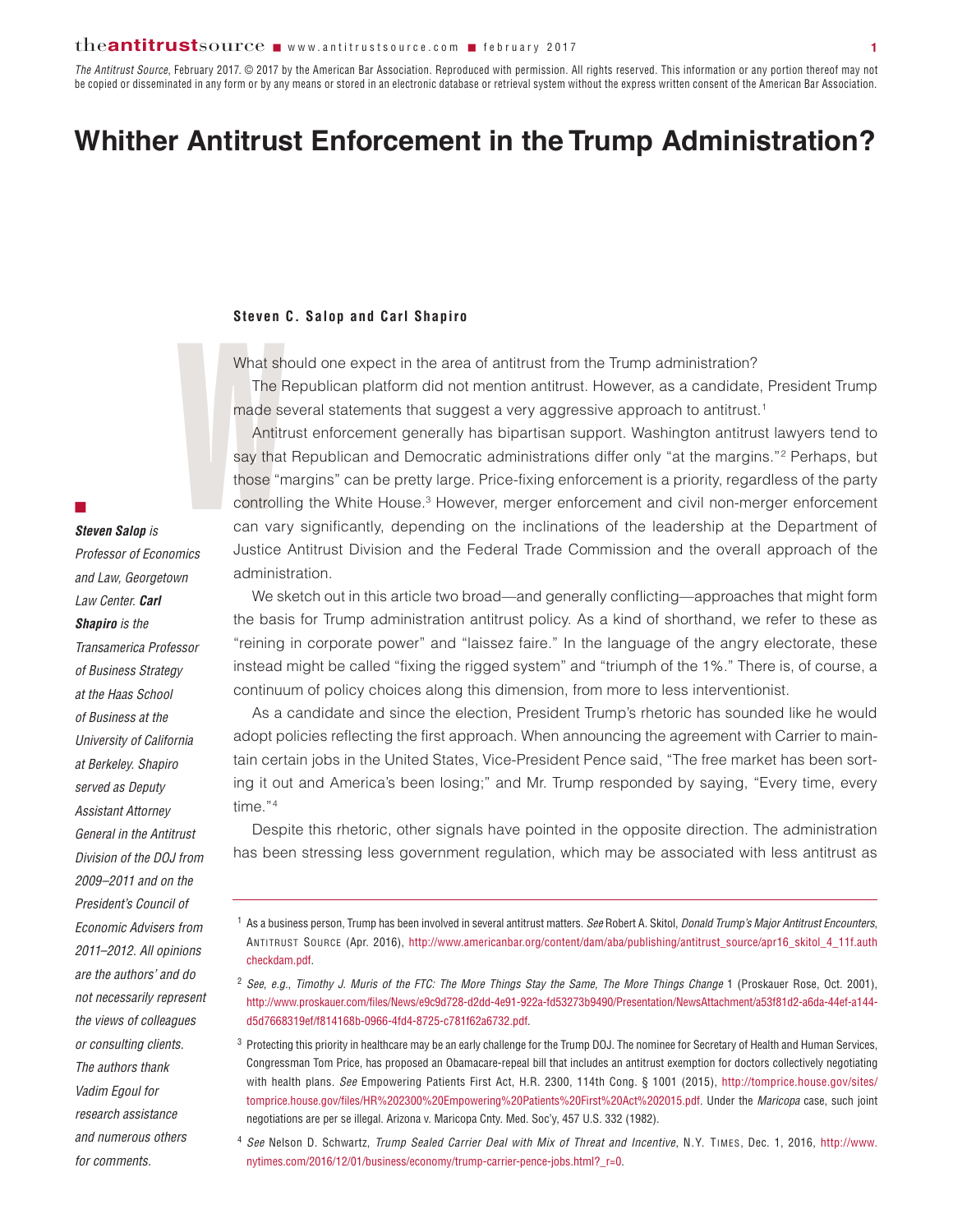well.<sup>5</sup> Although this does not mean that every policy decision will be the laissez-faire choice and none will be reining in, we expect that the mix will tilt towards laissez faire. The question is by how much. After all, while aggregating voters' preferences is complicated, there is no reason to think that the working-class voters who are credited with giving Trump the edge in the election wished for a laissez-faire approach to antitrust. And Republican primary voters rejected traditional laissez-faire candidates like Mitt Romney and Jeb Bush. Instead, based on polls and media reports, working-class voters hoped for a Trump administration that would rein in corporate power, not one that would give large corporations greater discretion or enable further corporate consolidation and power.

Quite apart from the possible divergent approaches to antitrust we present here, we also mention the potential for the improper use of antitrust enforcement or threats (implicit or explicit) of enforcement to further the political or economic interests of the President and his allies. Concern about possible abuse of power is not typically a part of the debate about antitrust policy, at least not in the United States, but there are some worrisome signs that warrant its inclusion. The improper use of antitrust enforcement can occur regardless of the overarching approach to antitrust policy. It can occur in any administration, and to some extent did during the Nixon Administration.

## **Reining in Corporate Power: Fixing the Rigged System**

We use "reining in corporate power" to signify the overarching goal of reducing the power of large corporations in the American economy. This approach is motivated in significant part by concerns

expressed by voters that large corporations today exert significant control over the lives of the American working class, without much regard for their welfare or that of their communities, all the while enriching their owners and executives in the process. A slogan for this approach could be "fixing the rigged system." This approach demands that the federal government resist the power of large corporations, not facilitate such power. The term "populism" also has been used to describe this approach. Although antitrust in the United States has its roots in the populism of the late 19th and early 20th century, populism overall connotes a much broader set of issues and concerns than we can address in this article.<sup>6</sup>



*Man Controlling Trade* : The Federal Trade Commission Reining in Corporate Power

<sup>5</sup> Antitrust is law enforcement, not regulation. And, deregulation might require *more* antitrust oversight, not less, as pointed out by the Supreme Court in *Verizon Communications v. Law Offices of Curtis V. Trinko, LLP*, 540 U.S. 398, 412 (2004). Still, antitrust does involve oversight of business behavior and the Hart-Scott-Rodino Act creates a structure that shares some features of regulation, so there is a common association between antitrust and regulation.

<sup>6</sup> For two recent journalistic accounts of Trump in the context of populism, see George Packer, *The Populists*, NEW YORKER (Sept. 7, 2015), http://www.newyorker.com/magazine/2015/09/07/the-populists; Michael Kazin, *Trump and American Populism*, FOREIGN AFF. (Oct. 6, 2016), https://www.foreignaffairs.com/articles/united-states/2016-10-06/trump-and-american-populism.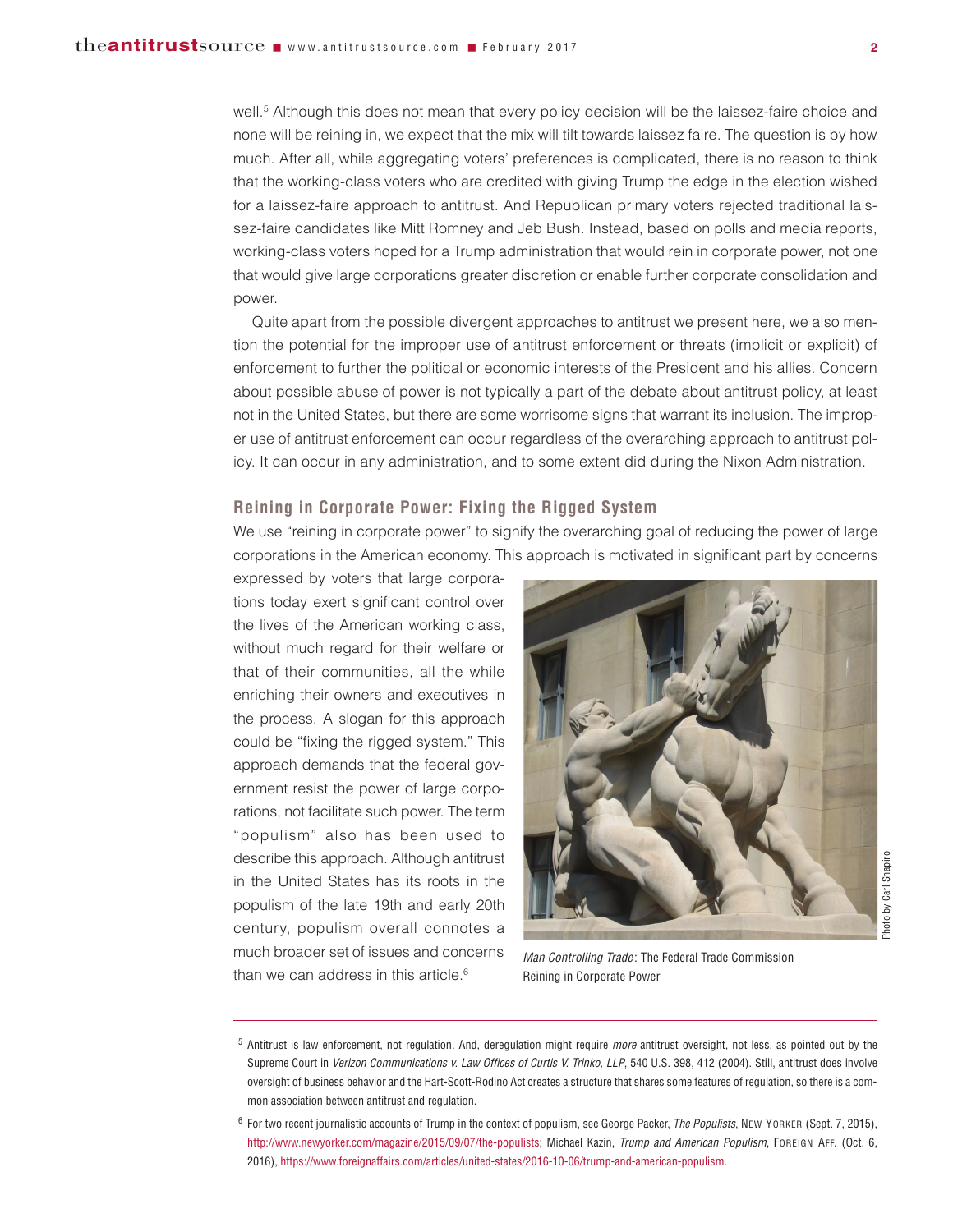President Trump ran a campaign to appeal to working-class Americans who believe the political and economic system is not working for them.7 For example, President Trump made the following statement at a campaign rally: "As an example of the power structure I'm fighting, AT&T is buying Time Warner and thus CNN, a deal we will not approve in my administration because it's too much concentration of power in the hands of too few."<sup>8</sup> Using antitrust enforcement to rein in corporate power would thus respond to the will of the working-class Trump voters, along with many Clinton voters (especially those who supported Sanders and then voted for Clinton) by giving precedence to the interests of the working class over the interests of corporate shareholders.

One exit poll, conducted on Election Day in all 50 states, indicates that 72 percent of voters agree with the statement that "the American economy is rigged to advantage the rich and powerful."<sup>9</sup> Many voters are concerned with the power of large firms, which they see as having reduced their incomes and weakened their communities. These concerns are not new—Wal-Mart was under attack years back for destroying small-town retail businesses while earning high profits that were taken out of the community.<sup>10</sup> These concerns have been growing over the past 30–40 years as foreign competition, deregulation, the decline of unions, and technological innovation have taken their toll on wage norms and the incomes of working class, their communities, and the prospects for their children.11 Whereas it used to be common for a firm's owners to live nearby and feel a responsibility for workers' and community welfare, that culture has been replaced by multinational corporations that are seen by critics to care only about the profits of their wealthy investors and the compensation of their non-local top executives.<sup>12</sup>

These economic stresses have become even more visible in the wake of the Great Recession and the sluggish growth in median family income during the recovery. For example, median income and wealth both declined in real terms between 2010 and 2013.13 Over roughly the same period,

<sup>7</sup> Jed Kolko, *Trump Was Stronger Where the Economy Is Weaker*, FIVE THIRTY EIGHT (Nov. 10, 2016), [http://fivethirtyeight.com/](http://fivethirtyeight.com/features/trump-was-stronger-where-the-economy-is-weaker/) [features/trump-was-stronger-where-the-economy-is-weaker/.](http://fivethirtyeight.com/features/trump-was-stronger-where-the-economy-is-weaker/)

<sup>8</sup> Brian Fung, *Why Trump Might Not Block the AT&T-Time Warner Merger, After All*, WASH. POST, Nov. 11, 2016, [https://www.washington](https://www.washingtonpost.com/news/the-switch/wp/2016/11/11/trump-may-have-a-harder-time-blocking-the-massive-att-time-warner-merger-than-he-thought/) [post.com/news/the-switch/wp/2016/11/11/trump-may-have-a-harder-time-blocking-the-massive-att-time-warner-merger-than-he-thought/](https://www.washingtonpost.com/news/the-switch/wp/2016/11/11/trump-may-have-a-harder-time-blocking-the-massive-att-time-warner-merger-than-he-thought/).

<sup>9</sup> Chris Kahn, *U.S. Voters Want Leader to End Advantage of Rich and Powerful: Reuters/Ipsos Poll*, REUTERS (Nov. 8, 2016), http://www.reuters.com/article/us-usa-election-poll-mood-idUSKBN1332NC; *see also* Kai Ryssdal, *Poll Finds Americans' Economic Anxiety Reaches New High*, MARKETPLACE (Oct. 13, 2016), [http://www.marketplace.org/2016/10/13/economy/americans-economic-anxiety](http://www.marketplace.org/2016/10/13/economy/americans-economic-anxiety-has-reached-new-high)[has-reached-new-high](http://www.marketplace.org/2016/10/13/economy/americans-economic-anxiety-has-reached-new-high) (survey finding that 62% of Americans, including Democrats, Republicans, Independents, and all income levels, believe that the economy is rigged for the rich, politicians, banks, and corporations).

<sup>10</sup> Floyd Norris, *Swiping at Industry from Atop the Stump*, N.Y. TIMES, Aug. 20, 2006, [http://www.nytimes.com/2006/08/20/weekinreview/](http://www.nytimes.com/2006/08/20/weekinreview/20norris.html) [20norris.html](http://www.nytimes.com/2006/08/20/weekinreview/20norris.html) ("[Wal-Mart] has been blamed for destroying downtowns as shoppers desert local merchants for the big-box store.").

<sup>11</sup> For one analysis from 2007, see Thomas Kochan, *Wages and the Social Contract*, AM. PROSPECT (Apr. 22, 2007), [http://prospect.org/](http://prospect.org/article/wages-and-social-contract) [article/wages-and-social-contract.](http://prospect.org/article/wages-and-social-contract) On the role of fairness norms, see Alan Krueger, Chairman, Counsel of Economic Advisors, Remarks at the Learning and Labor Economics Conference at Oberlin College, Fairness as an Economic Force (Apr. 26, 2013), [https://www.white](https://www.whitehouse.gov/sites/default/files/docs/oberlin_final_revised.pdf) [house.gov/sites/default/files/docs/oberlin\\_final\\_revised.pdf.](https://www.whitehouse.gov/sites/default/files/docs/oberlin_final_revised.pdf)

<sup>12</sup> *See, e.g.*, Josh Freedman & Michael Lind, *The Past and Future of America's Social Contract*, ATLANTIC (Dec. 19, 2013), [http://www.](http://www.theatlantic.com/business/archive/2013/12/the-past-and-future-of-americas-social-contract/282511/) [theatlantic.com/business/archive/2013/12/the-past-and-future-of-americas-social-contract/282511/.](http://www.theatlantic.com/business/archive/2013/12/the-past-and-future-of-americas-social-contract/282511/)

<sup>13</sup> Edward N. Wolff, *Household Wealth Trends in the United States, 1962–2013: What Happened over the Great Recession?* 49 tbl.1 (Nat'l Bureau of Econ. Research, Working Paper No. 20733, Dec. 2014), http://www.marineconomicconsulting.com/w20733.pdf; *see also* Jonathan B. Baker & Steven C. Salop, *Antitrust, Competition Policy, and Inequality*, 104 GEO. L.J. ONLINE 1 (2015) (summarizing other data on inequality). In contrast, real median houseful income grew 5.2% from 2014 to 2015, the fastest growth on record, with the most rapid growth taking place among working-class households. The poverty rate also showed the largest one-year drop since 1968, from 14.8% to 13.5%. *See* U.S. Census Bureau, *Income and Poverty in the United States: 2015* (Sept. 2016), [http://www.census.gov/content/dam/](http://www.census.gov/content/dam/Census/library/publications/2016/demo/p60-256.pdf) [Census/library/publications/2016/demo/p60-256.pdf.](http://www.census.gov/content/dam/Census/library/publications/2016/demo/p60-256.pdf) These recent gains were evidently not enough to alter the perception among many working-class voters that the American economic system was rigged against them.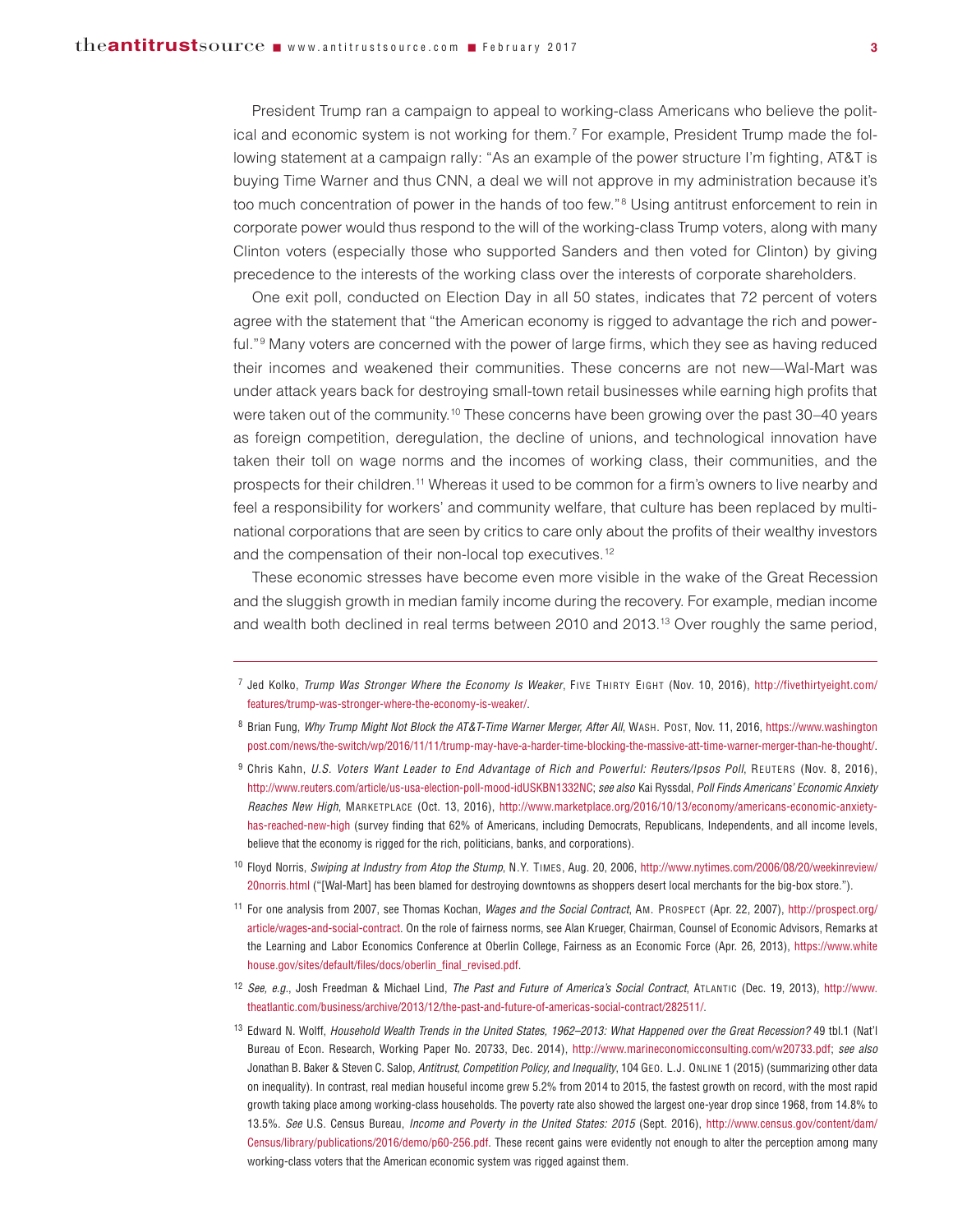*Reining in corporate*

*control would involve*

*strong merger* 

*enforcement . . .* 

the real income of the top 1 percent grew by 31.4 percent.<sup>14</sup> The growing awareness of drug addiction and suicide in white working class communities also is a visible sign of the despair.<sup>15</sup> Although antitrust enforcement is but one of many possible instruments to address these concerns, it can have a salutary role.

**Mergers.** Reining in corporate control would involve strong merger enforcement, including additional demands for injunctions and more significant remedies. Anticompetitive mergers generally harm consumers by raising prices and reducing services and/or innovation. These effects may also enrich top executives and stockholders. Such mergers also tend to reduce employment along with output, though reduced employment is not typically considered to be an antitrust harm unless it results from buyer power in the labor market.

One hallmark of the reining-in approach to mergers would be a skepticism of corporate consolidation and the enhanced economic and political power that results from mergers, especially those involving very large firms. The reining-in approach would focus on competition to the benefit of consumers if the interests of consumers and shareholders come into conflict. It would not take political power into account in analyzing specific mergers, but general social and political concerns would be relevant to setting the overall standard, as discussed in more detail below.

Antitrust law and precedent, as it has developed for decades, is well suited to this task because of its focus on consumer welfare. If a merger is predicted to raise prices and reduce output, it typically violates the Clayton Act, even if it would benefit the stockholders of the merging firms.<sup>16</sup> Two current examples of mergers alleged to harm the working class come to mind.

First, the DOJ issued complaints to enjoin two mergers involving national health insurance companies.17 Whatever one thinks of Obamacare, the availability of low-cost health insurance is a major issue for working-class families. If meaningful health insurance costs \$900 to \$1000 per month, that comprises a large share of the budget for a family earning \$50,000 per year; and many such families struggle to pay for rent, food, and other necessities.<sup>18</sup> A dominant health insurer might use MFN-plus provisions or exclusives with providers to erect barriers to smaller competi-

<sup>16</sup> *See* U.S. Dep't of Justice & Fed. Trade Comm'n, Horizontal Merger Guidelines § 1, at 2 (2010), [https://www.ftc.gov/sites/default/files/](https://www.ftc.gov/sites/default/files/attachments/merger-review/100819hmg.pdf) [attachments/merger-review/100819hmg.pdf;](https://www.ftc.gov/sites/default/files/attachments/merger-review/100819hmg.pdf) *cf.* NCAA v. Bd. of Regents of Univ. of Okla., 468 U.S. 85, 113 (1984) (stating that the "hallmarks of anticompetitive behavior" are raising prices and reducing output).

<sup>17</sup> Complaint, United States v. Anthem, Inc., No. 1:16-cv-01493 (D.D.C. July 21, 2016), https://www.justice.gov/atr/file/903111/download; Complaint, United States v. Aetna, Inc., No. 1:16-cv-01494 (D.D.C. July 21, 2016), https://www.justice.gov/atr/file/878196/download. We are not involved in these mergers and offer no view on whether they are anticompetitive as alleged by the DOJ. In January 2017, Judge John Bates sided with the DOJ and issued an order blocking Aetna's proposed acquisition of Humana. *See* Memorandum Opinion, United States v. Aetna Inc., No. 1:16-cv-01494-JDB (D.D.C. Jan. 23, 2017), https://www.justice.gov/opa/press-release/file/930361/download.

 $18$  For example, according to a calculator created by the Henry J. Kaiser Foundation, absent financial help, the cost of the lowest tier ("silver plan") policy for a family of four would be \$923 per month. *See* Health Insurance Marketplace Calendar, HENRY J. KAISER FAMILY FOUNDATION, http://kff.org/interactive/subsidy-calculator/.

<sup>14</sup> Updated Tables and Figures (2013) to Thomas Piketty & Emmanuel Saez, *Income Inequality in the United States, 1913–1998*, 118 Q.J. ECON. 1 (2003), Tables and Figures Updated through 2015 in June 2016, https://eml.berkeley.edu/~saez/lecture\_saez\_chicago14.pdf, at 13. During the 2009 to 2012 economic recovery, the top one percent of the income distribution captured 95% of the economy's overall income growth. *Id.* at 10.

<sup>15</sup> Anne Case & Angus Deaton, *Rising Morbidity and Mortality in Midlife Among White Non-Hispanic Americans in the 21st Century*, PNAS (Dec. 8, 2015), http://www.pnas.org/content/112/49/15078.full.pdf.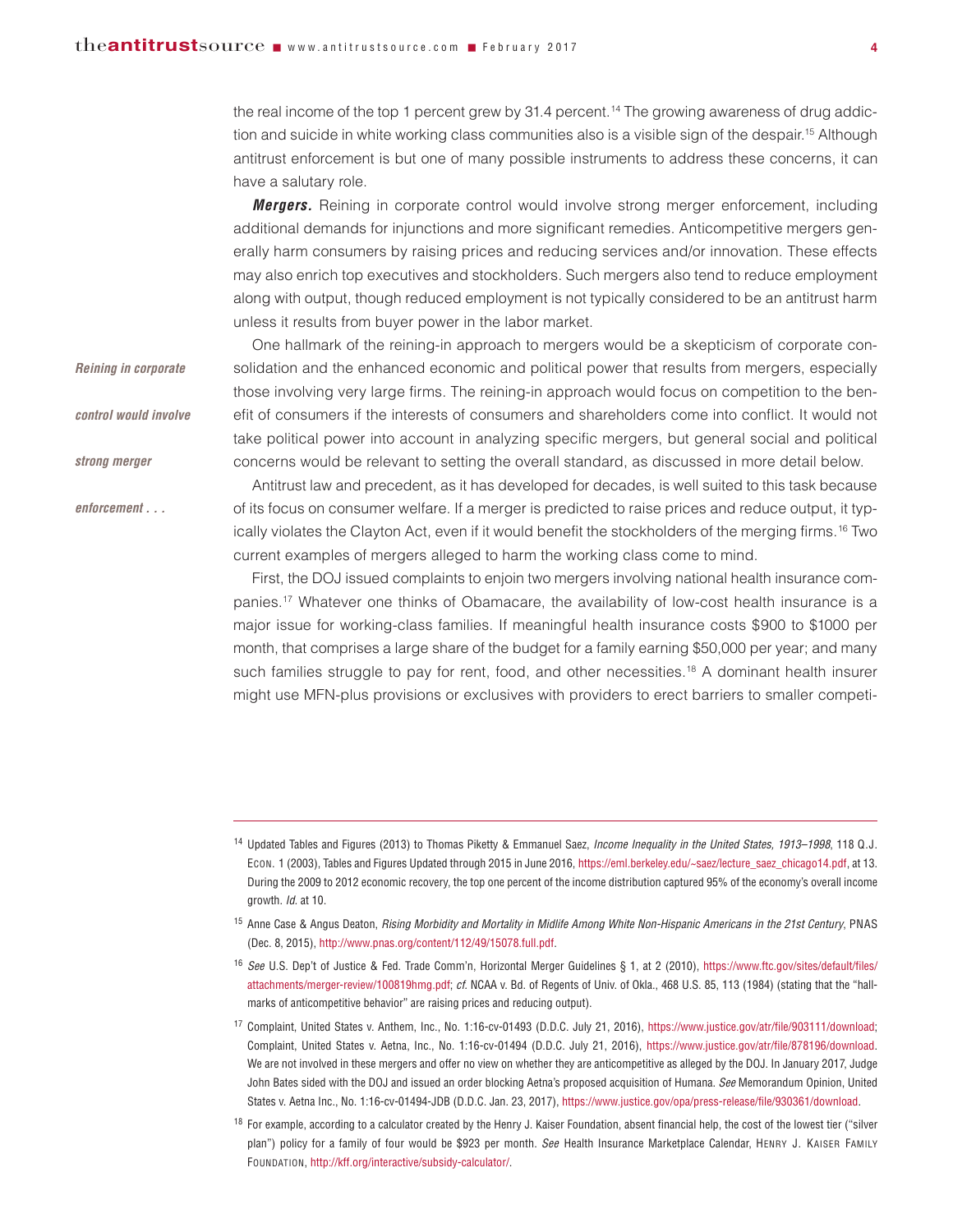tors or new entrants.<sup>19</sup> Having more competition among health insurers in offering insurance would tend to give consumers lower health insurance prices and more choices.<sup>20</sup> Similarly, the DOJ's successful challenge to the proposed merger between Aetna and Humana, by preventing a loss of competition in the market for Medicare Advantage, protected senior citizens, especially those with lower incomes, for whom affordable health care is a major concern. By the same token, preventing anticompetitive hospital mergers, grocery store mergers, or dollar store mergers also protects working-class consumers.

Second, the DOJ and FTC are currently reviewing several major agricultural seed/chemical company mergers: Bayer/Monsanto, Dow/DuPont, and Syngenta/ChemChina.21 Approving these mergers could be politically risky for the Trump administration if it is concerned about corporate power over farmers and the working class. At Judiciary Committee hearings in September on Consolidation and Competition in the U.S. Seed and Agrochemical Industry, Senator Grassley (R-IA) said, "I'm concerned that further concentration in the industry will reduce choice and raise the price of chemicals and seed for farmers, which ultimately will affect choice and costs for consumers."<sup>22</sup>

For better or worse, the consolidation in the American economy over the past 30 years has gone hand-in-hand with a more lenient approach to horizontal mergers. Indeed, from today's perspective, the 1968 Merger Guidelines are shockingly tough. As one example, they state that the DOJ will ordinarily challenge mergers in which the acquiring firm has a market share of at least 15 percent and the acquired firm has a market share of at least 3 percent.<sup>23</sup> The significant changes in antitrust enforcement over the past 30 years are reflected in counseling clients. In today's antitrust world, counselors commonly explain that 6-to-5 and 5-to-4 mergers rarely are challenged and many 4-to-3 and 3-to-2 mergers are approved.<sup>24</sup> This trend could be reversed by the Trump administration if it adopts the reining-in approach.

- <sup>19</sup> Complaint, United States v. Blue Cross Blue Shield of Michigan, No. 2:10-cv-15155-DPH-MKM (E.D. Mich. Oct. 18, 2010), [https://www.](https://www.justice.gov/atr/case-document/complaint-43) [justice.gov/atr/case-document/complaint-43.](https://www.justice.gov/atr/case-document/complaint-43) The case was settled on March 25, 2013, a week after the State of Michigan passed a law banning MFNs. *See* Stipulated Motion and Brief to Dismiss Without Prejudice, United States v. Blue Cross Blue Shield of Michigan, No. 2:10 cv-15155-DPH-MKM (E.D. Mich. Mar. 25, 2013), https://www.justice.gov/atr/case-document/file/489421/download. Shapiro was at the DOJ when the complaint was filed in this case.
- <sup>20</sup> For example, the DOJ complaint in the Anthem/Cigna case states: "If permitted to proceed, Anthem's purchase of Cigna likely would lead to higher prices and reduced benefits, and would deprive consumers and healthcare providers of the innovation and collaboration necessary to improve care outcomes." Complaint, United States v. Anthem, Inc., *supra* note 17, ¶ 9.
- <sup>21</sup> *See* Jacob Bunge, *Agricultural Seed Company Executives Defend Mergers in Washington*, WALL ST. J., Sept. 20, 2016, [http://www.](http://www.wsj.com/articles/agricultural-seed-company-executives-appear-on-capitol-hill-tuesday-1474397837) [wsj.com/articles/agricultural-seed-company-executives-appear-on-capitol-hill-tuesday-1474397837.](http://www.wsj.com/articles/agricultural-seed-company-executives-appear-on-capitol-hill-tuesday-1474397837) We are not involved in these mergers and offer no view on whether they are anticompetitive.
- <sup>22</sup> Senator Chuck Grassley, Statement at Judiciary Committee Hearing on Consolidation and Competition in the U.S. Seed and Agrochemical Industry (Sept. 20, 2016), [http://www.grassley.senate.gov/news/news-releases/grassley-statement-judiciary-committee-hearing](http://www.grassley.senate.gov/news/news-releases/grassley-statement-judiciary-committee-hearing-consolidation-and-competition-us)[consolidation-and-competition-us.](http://www.grassley.senate.gov/news/news-releases/grassley-statement-judiciary-committee-hearing-consolidation-and-competition-us)
- <sup>23</sup> U.S. Dep't of Justice, 1968 Merger Guidelines, https://www.justice.gov/sites/default/files/atr/legacy/2007/07/11/11247.pdf. The 1968 Merger Guidelines apply even more stringent standards to markets where the top four firms have a combined market share of at least 75% and to markets exhibiting a trend toward concentration. The 1968 Merger Guidelines remained in force until 1982.
- <sup>24</sup> For example, in FTC merger reviews over the 1993-2010 period, in markets with entry barriers, only 47% of mergers were challenged when the HHI increase was less than 800 points, but 86% were challenged when the HHI increase was more than 1000 points. There was an over-90% challenge rate for transactions that led to three or fewer competitors when there were entry barriers, but a challenge rate of 17 to 23% in mergers resulting in markets of four or more competitors in the market. *See* Malcolm B. Coate, *Benchmarking the Upward Pricing Pressure Model with Federal Trade Commission Evidence*, 7 J. COMPETITION L. & ECON. 825, 834 tbl. 2 (2011). These figures are based on Coate's "Raw Sample." His "Adjusted Sample" does not identify the number of firms when there are "Entry Issues" or "Proof of Concern."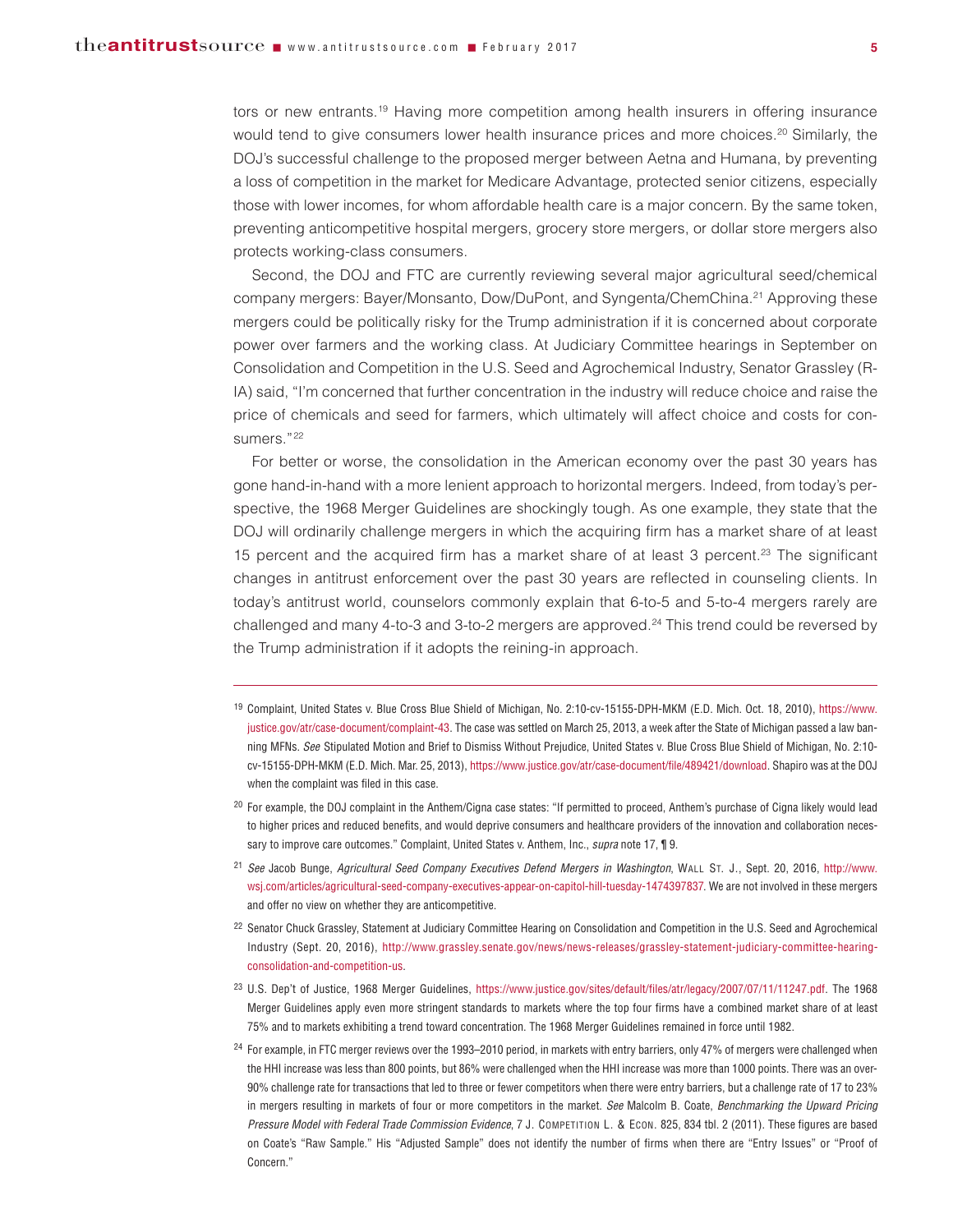*Merger Remedies.* There are other actions that a Trump administration could take to ramp up merger enforcement. For example, it could emphasize stronger consent decrees for transactions that are permitted. The Agencies traditionally have sought to facilitate proposed mergers using the most limited interventions thought necessary to preserve competition, through divestitures or other remedies. The policy toward merger remedies recently has been tightened up, which has led to some additional mergers being litigated or abandoned. But when mergers are attacked in court, the courts may permit the merging parties to "litigate the fix," not the original consolidation that was proposed.25

Studies have shown that merger enforcement and remedies are often insufficient, and prices may rise or service may decline.26 Multiple agency reports have discussed the need for improved merger remedies.<sup>27</sup> The FTC recently issued a report evaluating the FTC's merger remedies from 2006 to 2012.28 The FTC study finds that 17 percent of the remedies studied failed to maintain the pre-merger level of competition. Moreover, the success rate was lower for divestitures that did not involve an entire ongoing line of business. The FTC study also identified some areas where the process of designing and implementing merger remedies can be improved, including the scope of the assets to be divested and the adequacy of the due diligence. In addition to this study, we know that the merger remedies in some cases have failed. For example, in the recent supermarket merger of Safeway and Albertsons, the divestee (Haggen) went bankrupt not long after it acquired the divested assets.<sup>29</sup> The FTC then permitted Haggen to resell many of those stores back to the merged firm.<sup>30</sup> Another example is the bankruptcy of the divestee in the Hertz/Dollar Thrifty merger, though this led to the sale to a different third party, which potentially may have created a stronger competitor.31 The Agencies do not currently include a mechanism in consent decrees to monitor merger performance or to correct remedial errors—neither errors involving the initial assessment of the competitive risks of the merger nor errors about the necessary remedy.<sup>32</sup>

- <sup>26</sup> *See generally* Orley Ashenfelter, Daniel Hosken & Matthew Weinberg, *Did Robert Bork Understate the Competitive Impact of Mergers? Evidence from Consummated Mergers*, 57 J.L. & ECON. 67 (2014); JOHN KWOKA, MERGERS, MERGER CONTROL, AND REMEDIES: A RETROSPECTIVE ANALYSIS OF U.S. POLICY (2015). For a critical view of this work, see Michael Vita & F. David Osinski, John Kwoka's Mergers, Merger Control and Remedies: A Critical Review (Dec. 21, 2016), https://papers.ssrn.com/sol3/Papers.cfm?abstract\_id=2888485.
- <sup>27</sup> *See, e.g.*, U.S. Dep't of Justice Antitrust Div., Antitrust Division Policy Guide to Merger Remedies (June 2011), [https://www.justice.gov/](tps://www.justice.gov/sites/default/files/atr/legacy/2011/06/17/272350.pdf) [sites/default/files/atr/legacy/2011/06/17/272350.pdf.](tps://www.justice.gov/sites/default/files/atr/legacy/2011/06/17/272350.pdf) This updated a 2004 version of the same report. U.S. Dep't of Justice Antitrust Div., Antitrust Division Policy Guide to Merger Remedies (Oct. 2004), [https://www.justice.gov/atr/archived-antitrust-division-policy-guide](https://www.justice.gov/atr/archived-antitrust-division-policy-guide-merger-remedies-october-2004)[merger-remedies-october-2004;](https://www.justice.gov/atr/archived-antitrust-division-policy-guide-merger-remedies-october-2004) *see also* Deborah L. Feinstein, *Conduct Merger Remedies; Tried But Not Tested*, ANTITRUST, Fall 2011, at 5.
- <sup>28</sup> FED. TRADE COMMISSION, THE FTC'S MERGER REMEDIES 2006–2012 (Jan. 2017), [https://www.ftc.gov/system/files/documents/](https://www.ftc.gov/system/files/documents/reports/ftcs-merger-remedies-2006-2012-report-bureaus-competition-economics/p143100_ftc_merger_remedies_2006-2012.pdf) [reports/ftcs-merger-remedies-2006-2012-report-bureaus-competition-economics/p143100\\_ftc\\_merger\\_remedies\\_2006-2012.pdf.](https://www.ftc.gov/system/files/documents/reports/ftcs-merger-remedies-2006-2012-report-bureaus-competition-economics/p143100_ftc_merger_remedies_2006-2012.pdf)
- <sup>29</sup> *See* Complaint, Haggen Holdings, LLC v. Albertson's LLC, No. 1:99-mc-09999, 2015 WL 5138125 (D. Del. Sept. 1, 2015).
- <sup>30</sup> *See* Ángel González, *Judge Approves Sale of Haggen to Albertsons*, SEATTLE TIMES (Mar. 29, 2016), [http://www.seattletimes.com/](http://www.seattletimes.com/business/retail/judge-approves-sale-of-haggen-to-albertsons/) [business/retail/judge-approves-sale-of-haggen-to-albertsons/;](http://www.seattletimes.com/business/retail/judge-approves-sale-of-haggen-to-albertsons/) Iván Cruz, *Albertsons Paying 5.75 Million to Settle Haggen Lawsuit*, ABASTO (Jan. 26, 2016), https://abasto.com/en/news/albertsons-paying-5-75-million-to-settle-haggen-lawsuit/.
- <sup>31</sup> Hertz divested the Advantage brand in December 2012 to FNSA in a transaction financed by Macquarie. *See* David McLaughlin, Mark Clothier & Sara Forden, *Hertz Fix in Dollar Thrifty Deal Fails as Insider Warned*, BLOOMBERG (Nov. 19, 2013), [http://www.bloomberg.com/news/](http://www.bloomberg.com/news/articles/2013-11-29/hertz-fix-in-dollar-thrifty-deal-fails-as-insider-warned) [articles/2013-11-29/hertz-fix-in-dollar-thrifty-deal-fails-as-insider-warned.](http://www.bloomberg.com/news/articles/2013-11-29/hertz-fix-in-dollar-thrifty-deal-fails-as-insider-warned) The Advantage assets were subsequently sold to a private equity firm, Catalyst Capital, in January 2014, which then acquired the EZ Rent-A-Car chain in a transaction that closed in June 2015. *See* Danny King, *Advantage Completes E-Z Rent-A-Car Deal*, TRAVEL WEEKLY (June 8, 2015), http://www.travelweekly.com/Travel-News/Car-Rental-News/Advantage-completes-EZ-Rent-A-Car-deal?ct=.
- <sup>32</sup> For further discussion, see Steven C. Salop, *Modifying Merger Consent Decrees: An Economist Plot to Improve Merger Enforcement Policy*, ANTITRUST, Fall 2016, at 15.

<sup>25</sup> For further discussion, see David I. Gelfand & Leah O. Brannon, *A Primer on Litigating the Fix*, ANTITRUST, Fall 2016, at 10.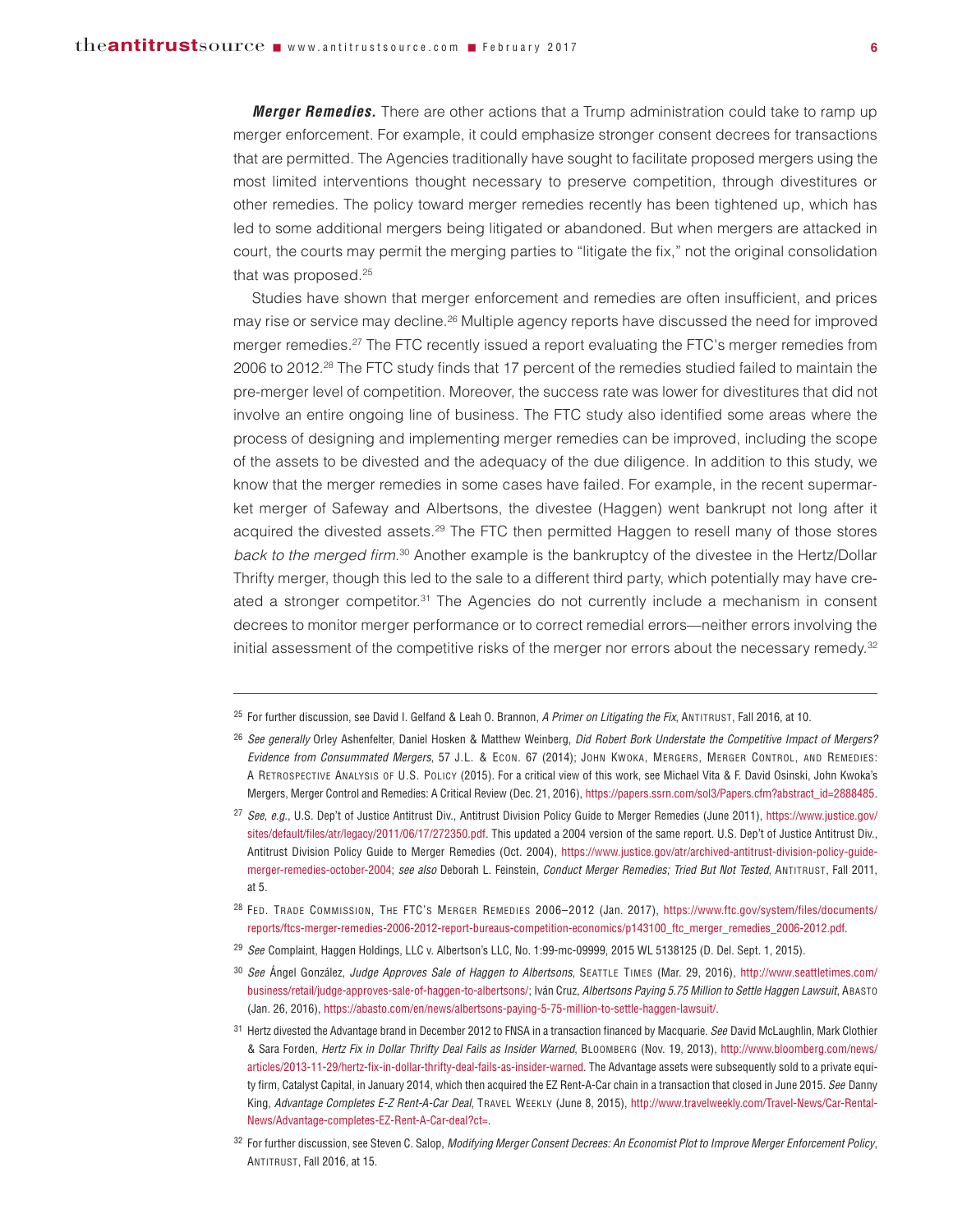Such a mechanism would incentivize the merging companies to provide better information to the government and to divestees, ultimately leading to more viable and competitive divestees.

Antitrust policy that pays attention to corporate power would recognize that problems with merger remedies are a symptom of a more systemic problem. The merged firm has considerable influence over the choice of the divestee. The merged firm also has a natural informational advantage over the Agency regarding industry conditions in general and the strengths and weaknesses of the candidates to acquire the divested assets in particular. And the merged firm has no incentive to choose the most effective competitor. Under current practice, if a merger consent decree fails to correct the competitive concerns identified by the Agency, consumers take the hit, not the merged firm.

Why is this? The current system could be defended based on the view that exposing the merged firm to the risk that an ineffective consent decree will be modified would discourage mergers and disrupt business planning by the merged entity. Businesses, however, manage various risks all the time, and making firms pay for the costs they impose on third parties is a plus, not a minus. This remedial approach might make more sense if mergers in concentrated markets commonly generated large efficiencies that typically benefited consumers on balance, but that evidence is lacking.33 More fundamentally, the current system is peculiar because the result is that the risk of failed merger enforcement is placed entirely on consumers, who generally have lower average incomes and thus are likely to be more risk-averse than the shareholders of the merged firm. Instead, a Trump administration seeking to rein in corporate power could strengthen merger remedies so that the merged firm rather than consumers bears some risk of a failed or inadequate divestiture. *. . . the current system is peculiar because the result is that the risk of failed merger enforcement is placed entirely on* 

*consumers . . .* 

**Public Interest Prong.** Going further, if the Trump administration decides to be aggressive about using antitrust to rein in corporate power, it could even add a "public interest" prong to merger law and enforcement. Concerns about the traditional small-town community way of life were expressed at the time that Congress amended the Clayton Act in 1950.<sup>34</sup> These concerns, though, are not taken into account in merger enforcement today. Currently, the adverse impact on workers and communities when the merged firm consolidates operations and shuts down facilities to save costs or rationalize production is not part of the antitrust analysis. Those types of impacts would appear to have been effectively ruled out under current law by the Supreme Court in Philadelphia National Bank, where the Court stated that an anticompetitive merger could not be saved by analysis of "some ultimate reckoning of social or economic debits and credits." <sup>35</sup>

<sup>34</sup> Brown Shoe Co. v. United States, 370 U.S. 294, 333 (1962) (The Court considered the "probable effects upon the economic way of life sought to be preserved by Congress," stating that "Congress was desirous of preventing the formation of further oligopolies with their attendant adverse effects upon local control of industry and upon small business.").

<sup>35</sup> United States v. Phila. Nat'l Bank, 374 US. 321, 371 (1963). This language does not answer the "reverse question" of whether an otherwise acceptable merger could be condemned for harming the broader public interest. But other language in *Philadelphia National Bank* and *Professional Engineers* can be read as counseling antitrust courts to focus only on competitive effects in carrying out the rule of reason. *See id.* at 363; Nat'l Soc'y of Prof'l Eng'rs v. United States, 435 U.S. 679, 692 (1978).

<sup>33</sup> It is difficult to do rigorous empirical analysis to test the effects of such mergers (or other alleged anticompetitive conduct). Even aside from the usual econometric issues, data is often limited to a non-random sample of markets. The samples also are non-random because antitrust concerns deter the conduct in the more problematical market structures. For a critical literature review, see Lars-Hendrick Röller, Johan Stennek & Frank Verboven, *Efficiency Gains from Mergers*, *in* EUROPEAN MERGER CONTROL: DO WE NEED AN EFFICIENCY DEFENCE ch. 3 (Fabienne IIzkovitz & Roderick Meiklejohn, eds. 2006). For an interesting new study based on plant-level data, see Bruce A. Blonigen & Justin R. Pierce, *Evidence for the Effects of Mergers on Market Power and Efficiency* (Finance and Economics Discussion Series Divisions of Research & Statistics and Monetary Affairs, Federal Reserve Board, No. 2016-082), [https://www.federalreserve.gov/econresdata/feds/](https://www.federalreserve.gov/econresdata/feds/2016/files/2016082pap.pdf) [2016/files/2016082pap.pdf.](https://www.federalreserve.gov/econresdata/feds/2016/files/2016082pap.pdf)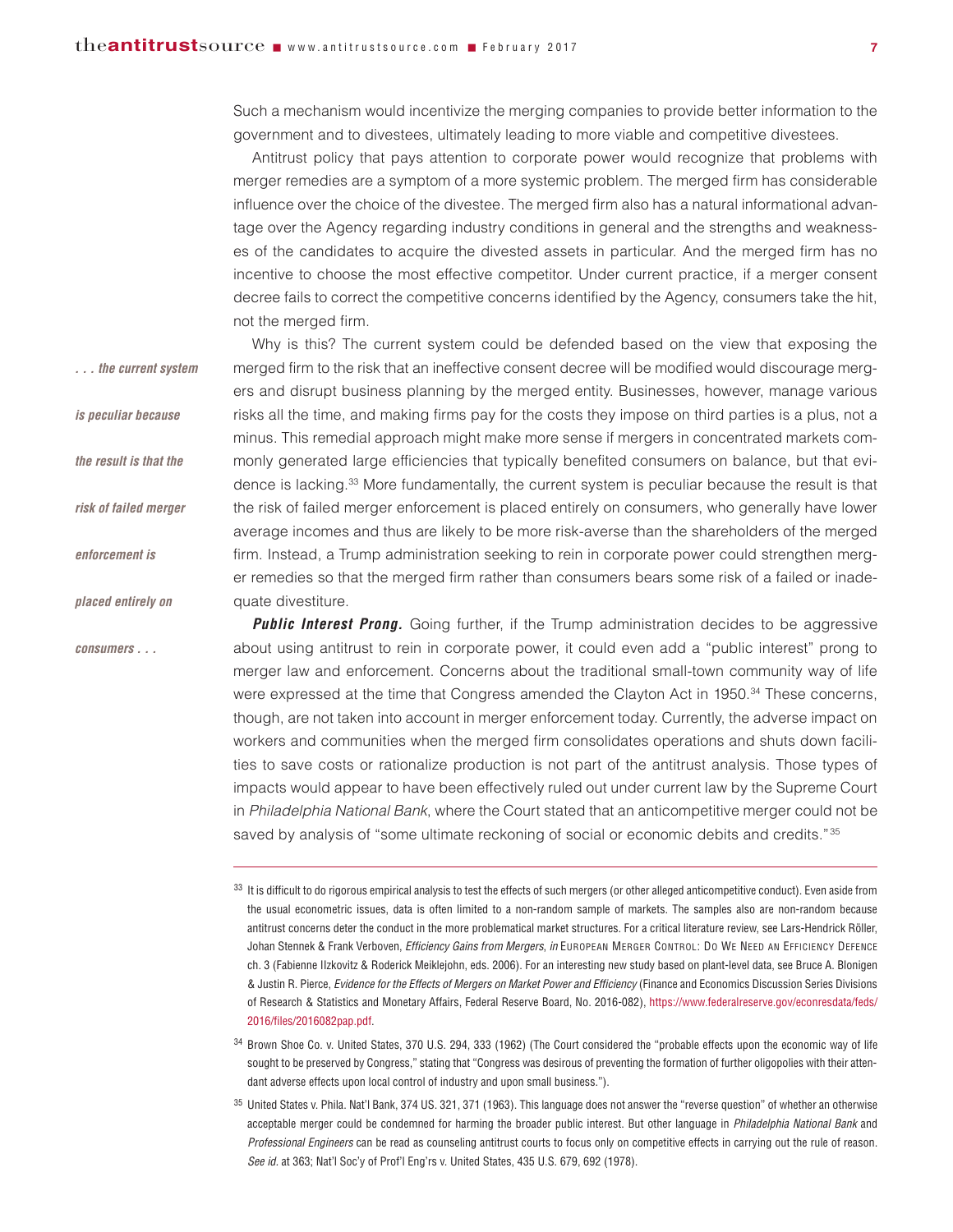However, a Trump administration strongly committed to reining in corporate power could seek legislation to bring public-interest considerations, including effects on employment and local communities, into merger analysis. The logical implication of President Trump's campaign rhetoric is to bring these and perhaps other social and political factors into the analysis. Indeed, President Trump has already indicated his concern about the political consequences of consolidation resulting from media mergers.36

We do not believe that such legislation is necessary or wise at this time. Corporate power instead could be reined in significantly, and the ancillary harms to workers and communities reduced or avoided, using more conventional antitrust enforcement tools by: (1) raising the budgets of the FTC and DOJ; (2) affirming the appropriateness of enforcement targeted at protecting consumer welfare; and (3) adopting a more interventionist merger enforcement policy based on current enforcement principles, while recognizing that current economic conditions and social and political concerns about corporate power in America demand a greater concern with false negatives (allowing or under-deterring anticompetitive mergers to proceed) relative to false positives (blocking or over-deterring benign or procompetitive mergers). These conditions and concerns also would strengthen the role of the anticompetitive presumption for certain mergers, along with a high evidentiary burden to rebut that presumption and the use of sliding scale evidentiary standards. This would fit comfortably within the approach adopted by the Supreme Court in the Philadelphia National Bank opinion, which was decided in response to then-current concerns about corporate power. As the Court stated:

This intense congressional concern with the trend toward concentration warrants dispensing, in certain cases, with elaborate proof of market structure, market behavior, or probable anticompetitive effects. Specifically . . . a merger which produces a firm controlling an undue percentage share of the relevant market, and results in a significant increase in the concentration of firms in that market is so inherently likely to lessen competition substantially that it must be enjoined in the absence of evidence clearly showing that the merger is not likely to have such anticompetitive effects. Such a test lightens the burden of proving illegality only with respect to mergers whose size makes them inherently suspect in light of Congress' design in  $\S$  7 to prevent undue concentration.<sup>37</sup>

The Agencies could also place greater emphasis on buyer cartels that harm workers and insist on criminal penalties when such cartels are uncovered.<sup>38</sup>

The Trump administration could also use the FTC Act to more actively rein in corporate power, without the need for new legislation. The FTC Act can take into account broader considerations than the Clayton Act. Section 5 of the FTC Act can be used to attack "unfair methods of competition."39 While the FTC's 2015 Statement of Enforcement Principles narrowed the scope of Section

<sup>36</sup> The FCC already operates under a public-interest standard, but the FCC's jurisdiction does not necessarily cover mergers and acquisitions of firms that create content.

<sup>37</sup> *Philadelphia Nat'l Bank*, 374 U.S. at 363 (emphasis added) (internal citations omitted). An anticompetitive presumption also might be based on other market factors as well. Several possibilities are mentioned in the Merger Guidelines. *See* Steven C. Salop, *The Evolution and Vitality of Merger Presumptions: A Decision-Theoretic Approach*, 80 ANTITRUST L.J. 269, 298–306 (2015).

<sup>&</sup>lt;sup>38</sup> The Department of Justice did not prosecute the Silicon Valley no-poaching agreements criminally. However, the DOJ and FTC recently offered guidance that they would begin to prosecute such agreements criminally. *See* U.S. Dep't of Justice, Press Release, Justice Department and Federal Trade Commission Release Guidance for Human Resource Professionals on How Antitrust Law Applies to Employee Hiring and Compensation (Oct. 20, 2016), [https://www.justice.gov/opa/pr/justice-department-and-federal-trade-commission-release](https://www.justice.gov/opa/pr/justice-department-and-federal-trade-commission-release-guidance-human-resource-professionals)[guidance-human-resource-professionals.](https://www.justice.gov/opa/pr/justice-department-and-federal-trade-commission-release-guidance-human-resource-professionals)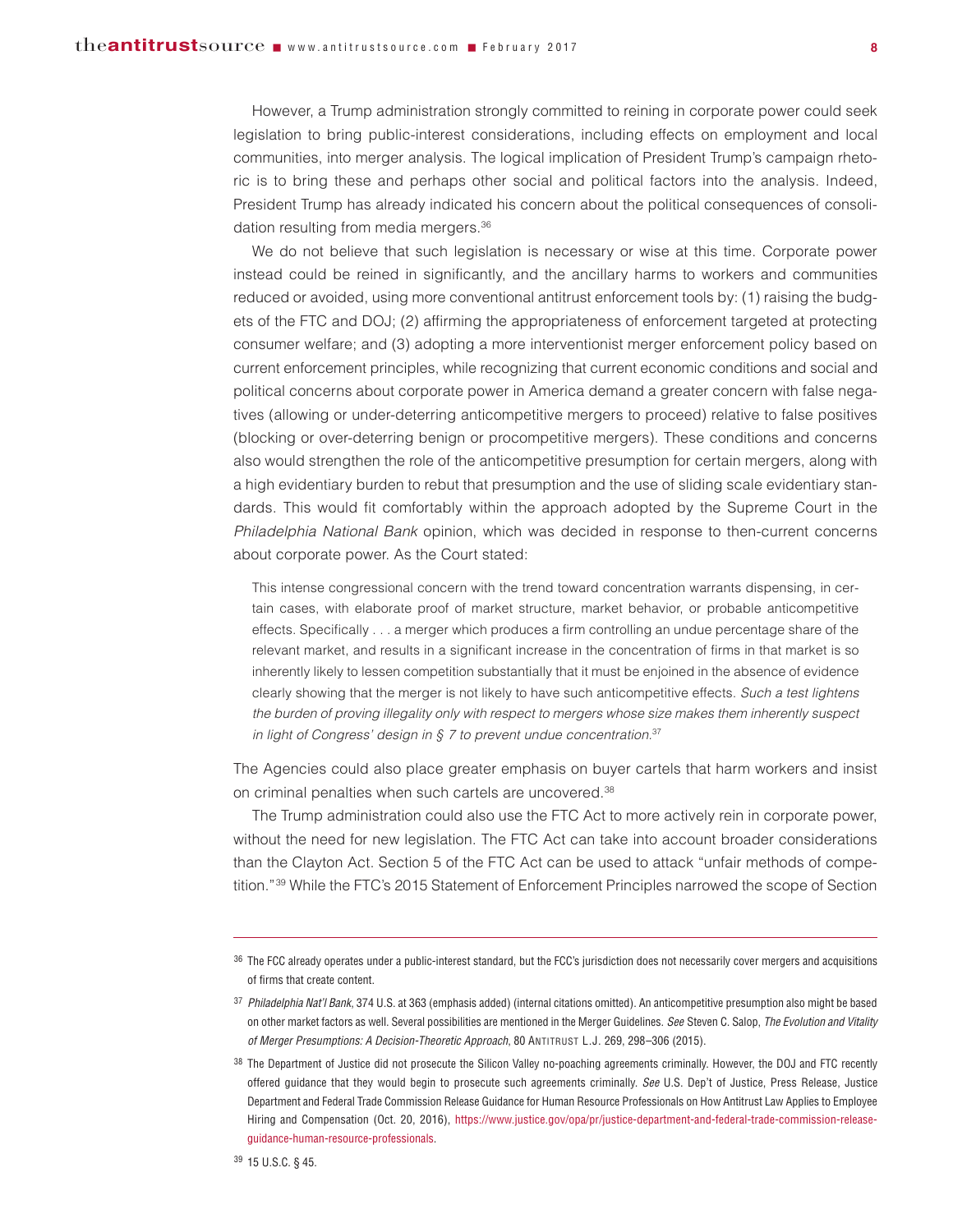5 as enforced by the FTC,40 President Trump's pick to head the FTC could seek to reverse course and use Section 5 more broadly in a principled way—subject of course to whatever limitations the courts would impose.

Were the Trump administration to go further and work with Congress to add an explicit publicinterest prong to Section 7 of the Clayton Act, such a legislative change should be implemented in a limited and highly principled way, both to avoid doing more harm than good and to avoid arbitrariness or distortion of the antitrust process to further other goals. Absent strict limitations, there is a risk of introducing unreviewable discretionary elements into the antitrust law and policy. One possible principle would be to treat as "non-cognizable" any efficiency claims based on reductions in employment or plant closings, or only to those that likely would lead to significant economic dislocations for affected communities, much the way that efficiency gains based on reductions in output are currently treated as "non-cognizable." This approach to rejecting these claimed efficiencies also would be highly consistent with the theme that corporate power harms workers by ignoring the impact on their welfare.<sup>41</sup>

Going further, employment increases resulting from a merger could be treated as a public-interest benefit. If this approach were taken in the context of Section 7, it would become necessary to evaluate the incremental employment impact of the merger. It also would be necessary to balance the welfare of working-class individuals as workers with their welfare as consumers, and with the welfare of other consumers. This would not be easy to do, which is why we are skeptical of this approach.

It appears that President Trump may be moving in this direction of treating employment as a public interest benefit that should be taken into account in reviewing proposed mergers, albeit in an ad hoc way so far. For example, after meeting President Trump, the CEOs of Monsanto and Bayer pledged to add 3,000 jobs, invest \$8 billion, and maintain Monsanto's headquarters in St. Louis, if their merger is approved.42 Although it has no merger before the agencies, the Chairman of Sprint and SoftBank (Sprint's majority owner), Masayoshi Son, has met with President Trump and pledged to create 50,000 jobs in the United States.<sup>43</sup>

*Exclusionary Conduct.* Concerns about corporate power also arise when monopolists and firms with market power engage in exclusionary conduct that helps them maintain or enhance their market power. In this regard, as an owner of a United States Football League team, President Trump once was a plaintiff in an antitrust case against the NFL that rested on exclusionary conduct by the NFL.<sup>44</sup> A Trump administration seeking to rein in corporate power could aggressively

<sup>40</sup> Fed. Trade Comm'n, Statement of Enforcement Principles Regarding "Unfair Methods of Competition" Under Section 5 of the FTC Act (Aug. 13, 2015), https://www.ftc.gov/system/files/documents/public\_statements/735201/150813section5enforcement.pdf.

<sup>41</sup> We certainly recognize that reducing variable costs by laying off workers can be cost-efficient for the merged firm and can lead to lower prices. At the same time, such layoffs also can have adverse social impacts, including increased depression, drug and alcohol addiction, and suicide in affected communities. While these are not "competitive effects" concerns, they are real social costs that might be relevant for setting merger policy under a public-interest approach. However, as noted, we do not favor distorting the modern approach to merger analysis in this way. We prefer setting tighter general merger standards in light of these concerns.

<sup>42</sup> Justin Sink & Mario Parker, *Bayer-Monsanto Pledge Investment, Jobs After Trump Meeting*, BLOOMBERG (Jan. 17, 2017), [https://www.](https://www.bloomberg.com/politics/articles/2017-01-17/bayer-to-invest-8-billion-and-add-3-000-jobs-trump-aide-says) [bloomberg.com/politics/articles/2017-01-17/bayer-to-invest-8-billion-and-add-3-000-jobs-trump-aide-says.](https://www.bloomberg.com/politics/articles/2017-01-17/bayer-to-invest-8-billion-and-add-3-000-jobs-trump-aide-says)

<sup>43</sup> Ryan Knutson, *SoftBank Hopes Trump Connection Reopens Doors for Sprint*, WALL ST. J. (Dec. 30, 2016), [http://www.wsj.com/articles/](http://www.wsj.com/articles/softbank-hopes-trump-connection-reopens-doors-for-sprint-1483127211) [softbank-hopes-trump-connection-reopens-doors-for-sprint-1483127211.](http://www.wsj.com/articles/softbank-hopes-trump-connection-reopens-doors-for-sprint-1483127211)

<sup>44</sup> The USFL won on liability. U.S. Football League v. Nat'l Football League, 644 F. Supp. 1040, 1058 (S.D.N.Y. 1986). But damages were set by the jury at only \$1, trebled to \$3. This award was affirmed by the appellate court, which stressed the league mismanagement in building up the league and instead changing to a fall schedule in order to induce the NFL to merge with it. *See* U.S. Football League v. Nat'l Football League, 842 F.2d 1335, 1350, 1370 (2d Cir. 1988).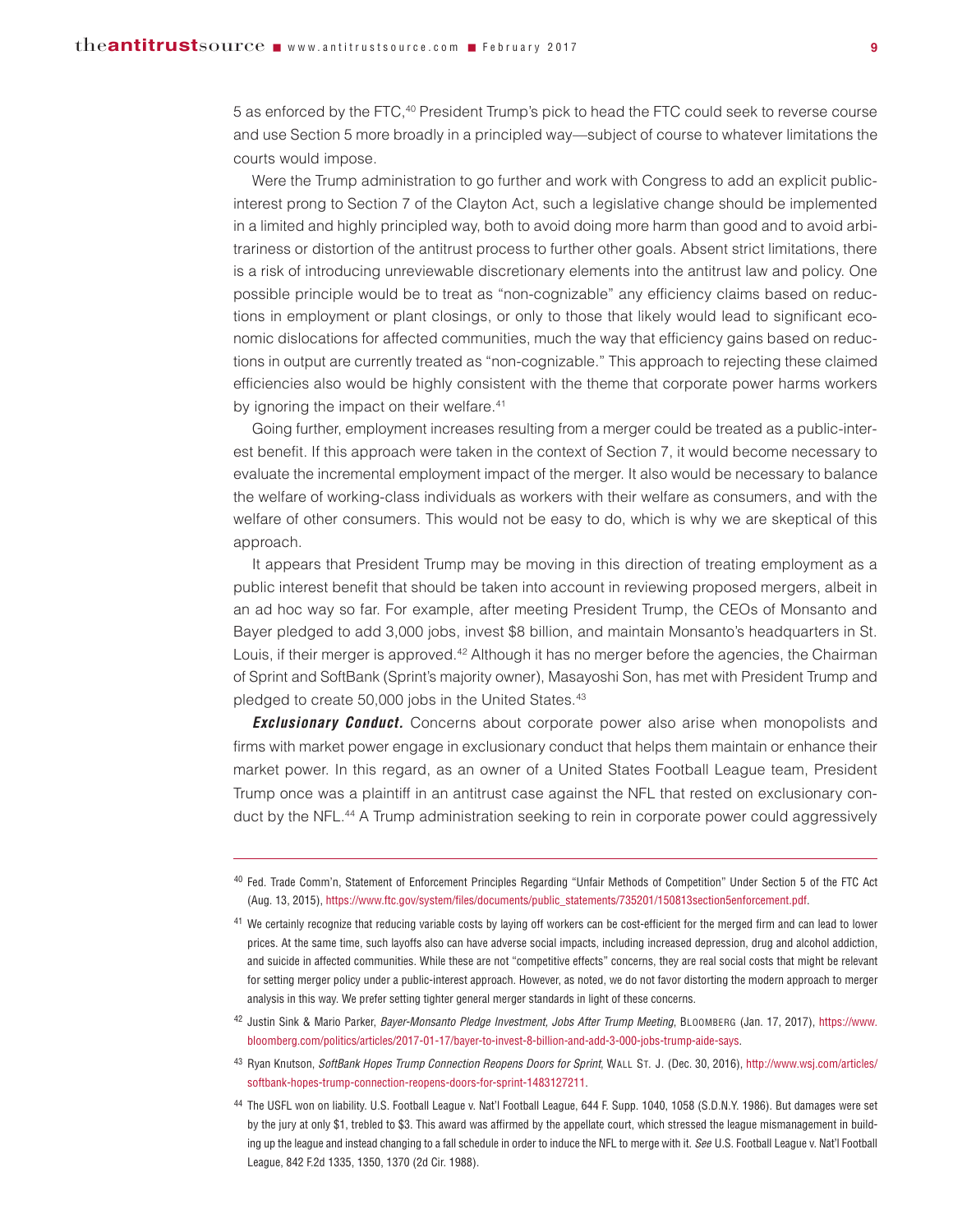challenge exclusionary conduct by hospitals, health insurers, agricultural product suppliers, banks and other financial institutions, and other firms selling products and services used by working-class families.

**Impact on Democracy.** Furthermore, President Trump has suggested that corporate consolidation can adversely affect democracy. As a candidate, he condemned the proposed AT&T/Time Warner vertical merger and media consolidation generally. He stated, "Deals like this destroy democracy. And we'll look at breaking that deal up and other deals like that."45 He also attacked the Comcast/NBCU vertical merger, stating, "This should never ever have been approved in the first place."<sup>46</sup>

Concerns about the impact of mergers on democracy are outside the range of competitiveeffects analysis, though the impact of corporate consolidation on democracy was a concern when Congress amended Section 7 in 1950. Recognizing these concerns, antitrust standards could strengthen the role of the anticompetitive presumption for certain mergers and require a higher evidentiary burden to rebut that presumption.<sup>47</sup> Under this approach, the Agencies and the courts would not attempt to analyze the impact on democracy of a specific merger but would set the bar higher for the most sensitive mergers.

**Rent Seeking.** Consolidation increases the political power of corporations to influence or control governmental actions, which also can threaten democracy. Conservatives have long expressed concerns about "rent-seeking" behavior and the "capture" of regulators to protect incumbents and blockade disruptive new entrants. Concerns about rent-seeking and capture could be an area where conservatives and progressives agree about the need for a reining-in approach. *progressives agree*

> **Trade Policy.** Trade policy is a classic area of rent-seeking via protectionism. In this short antitrust article, we do not focus on trade policy or other policies to protect domestic firms from foreign competition. We note, however, that adopting such protections would have implications for antitrust enforcement policy. In particular, if the administration erects trade barriers, it will be important for merger enforcement to adjust by taking a tougher stance toward mergers between domestic firms. This is because trade barriers make foreign competition a less effective constraint on price increases by domestic firms.

> **Banking Regulation.** As a candidate, President Trump indicated that he is in favor of "breaking up the big banks" as well as adopting a new Glass-Steagall Act limiting the scope of what banks can do.48 This corporate power issue involves more than antitrust, however. While we have not focused on consumer protection in this article, we note that there is an enormous tension between President Trump's call to rein in the big banks and other plans already taking shape to repeal the Dodd-Frank Act and potentially to eliminate or weaken the Consumer Financial Protection Bureau

*Concerns about* 

*rent-seeking and* 

*capture could be* 

*an area where* 

*conservatives and* 

*about the need for a*

*reining-in approach.*

<sup>45</sup> Ryan Knutson, *Trump Says He Would Block AT&T-Time Warner Deal*, WALL ST. J., Oct. 22, 2016, http://www.wsj.com/articles/trump-sayshe-would-block-at-t-time-warner-deal-1477162214.

<sup>46</sup> *Id.*

 $47$  These considerations can be taken into account by the FCC, for media mergers under its jurisdiction, by applying the FCC's public-interest standard.

<sup>48</sup> *See* Ryan Tracy, *Donald Trump's Transition Team: We Will "Dismantle" Dodd-Frank*, WALL ST. J., Nov. 10, 2016, [http://www.wsj.com/](http://www.wsj.com/articles/donald-trumps-transition-team-we-will-dismantle-dodd-frank-1478800611) [articles/donald-trumps-transition-team-we-will-dismantle-dodd-frank-1478800611.](http://www.wsj.com/articles/donald-trumps-transition-team-we-will-dismantle-dodd-frank-1478800611) The original Glass-Steagall Act was repealed under the Clinton administration in 1999.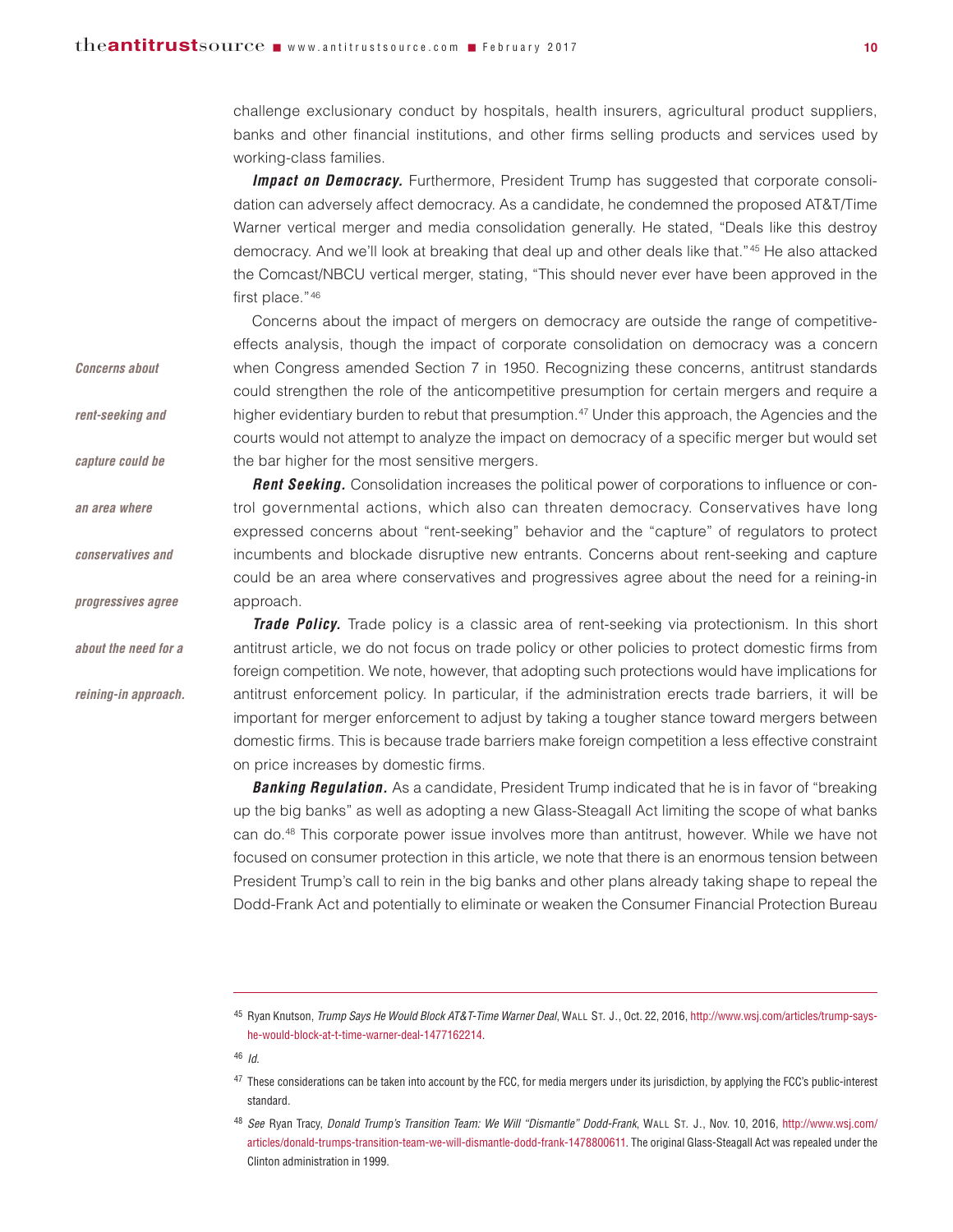(CFPB).49 Whatever might be the inefficiencies in Dodd-Frank, that statute was an attempt to rein in the large banks that contributed to the financial meltdown in 2008 and the worst economic catastrophe in the United States since the Great Depression. Undoubtedly, many working-class voters or members of their families were among those who became unemployed or lost their homes during this period. Indeed, the perception that the big banks and their highly paid executives were receiving favorable treatment (including bail-outs), while working families were suffering, losing their jobs and their homes, helped fuel the anger that President Trump rode into office.

### **Laissez Faire: Triumph of the 1%**

Although working-class Trump voters were hoping that the Trump administration would rein in corporate power, some initial indications suggest that the administration instead will adopt a more laissez-faire approach to antitrust enforcement. By laissez faire, we mean to suggest a highly permissive, minimalist approach to antitrust (outside of price-fixing enforcement) of the type associated with Robert Bork. The laissez-faire approach is much more fearful of over-deterrence than under-deterrence. This is based on the belief that markets self-correct when anticompetitive conduct occurs, plus a greater acceptance of efficiency explanations for business conduct, combined with skepticism regarding the competence and objectivity of judges and juries to evaluate antitrust issues.50 The result is a far more permissive overall approach to antitrust enforcement. While laissez-faire proponents believe that a permissive approach to antitrust is the best route to higher efficiency and long-run consumer welfare, we do not. We also do not think that this is the approach hoped for by working-class voters who put Trump into office. As we noted earlier, a slogan for this laissez-faire approach by angry voters might be "Triumph of the 1%."

Antitrust permissiveness runs along a continuum, depending on the strength of these beliefs. To illustrate what the more permissive end of the continuum might be, we will highlight some of the policy positions advocated by Professor Joshua Wright. Professor Wright is a conservative law professor who teaches at the Antonin Scalia Law School at George Mason University and was an FTC Commissioner from 2013–2015. Most importantly, he has advised the FTC transition team, recently has met with President Trump, and has been reported to be under consideration for AAG.51 Professor Wright has described his positions on antitrust law and policy in his extensive writings. While Wright's positions highlighted here do not reflect the totality of his views, they can serve as a useful signal of the type of policies that would that be adopted if the Trump administration pursues a laissez-faire approach.<sup>52</sup>

*Horizontal Mergers.* A laissez-faire approach toward merger enforcement could be highly permissive. The ideology behind laissez-faire presumes that mergers generally will lead to increased

- <sup>50</sup> *See, e.g.*, Frank H. Easterbrook, *The Limits of Antitrust*, 63 TEX. L. REV. 1, 11, 16 (1984). For a recent critique, see Jonathan B. Baker, *Taking the Error Out of "Error Cost" Analysis: What's Wrong with Antitrust's Right*, 80 ANTITRUST L.J. 1 (2015).
- <sup>51</sup> David McLaughlin & Jennifer Jacobs, *Wright Under Consideration as Trump's Antitrust Chief, Source Says*, BLOOMBERG (Jan. 19, 2017), https://www.bloomberg.com/politics/articles/2017-01-19/wright-said-to-be-under-consideration-as-trump-s-antitrust-chief.

<sup>49</sup> *See id.*; Ben White, *Bankers Celebrate Dawn of Trump Era*, POLITICO (Nov. 17, 2016), http://www.politico.com/story/2016/11/donaldtrump-wall-street-bankers-231524. President Trump recently issued an Executive Order to reduce financial regulation. He also stated, "We expect to be cutting a lot out of Dodd-Frank." *See* Ben Protess & Julie Hirschfield Davis, *Trump Moves to Roll Back Obama-Era Finan cial Regulations*, N.Y. TIMES, Feb. 3, 2017, [https://www.nytimes.com/2017/02/03/business/dealbook/trump-congress-financial](https://www.nytimes.com/2017/02/03/business/dealbook/trump-congress-financial-regulations.html?_r=0%E2%80%8B)[regulations.html?\\_r=0 .](https://www.nytimes.com/2017/02/03/business/dealbook/trump-congress-financial-regulations.html?_r=0%E2%80%8B)

<sup>52</sup> David Higbee, an antitrust lawyer at Hunton and Williams (and a former Antitrust Division official during the George W. Bush administration), also has reportedly been appointed to the DOJ transition team. However, we have not found any major articles setting out his general policy views.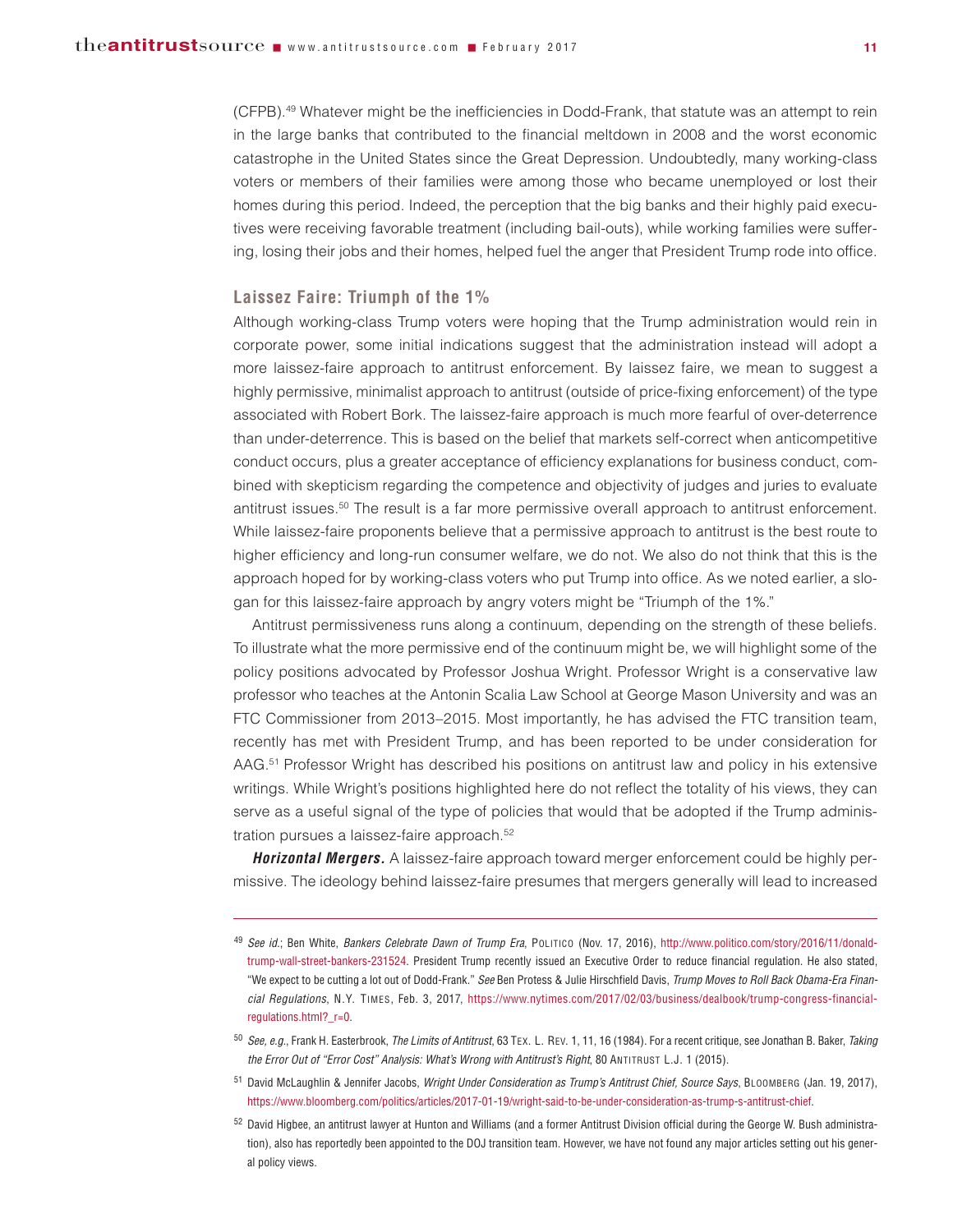efficiencies—lower costs, higher quality products, and more innovation—and that entry and competition from non-merging firms will tend to protect consumers from any potential market power resulting from a merger. Furthermore, merger policy based on the laissez-faire approach treats transfers of wealth and income from consumers to stockholders as irrelevant to antitrust policy.53 According to this general view, any income distribution concerns are better addressed using income tax policies.54

We interpret a number of Wright's merger enforcement positions as consistent with aspects of the laissez-faire approach. He has advocated eliminating the Philadelphia National Bank anticompetitive presumption quoted earlier, which has governed merger law since 1963.55 This goes well beyond the D.C. Circuit's position in Baker Hughes, where the D.C. Circuit panel reduced the defendant's rebuttal standard from "clear showing" down to simply a "showing."56 Because the Agencies routinely rely on this presumption when they go to court to challenge mergers, eliminating the anticompetitive presumption could make it significantly more difficult for the Agencies to prevail in court when they challenge anticompetitive mergers. This would likely lead to much more lenient merger enforcement and under-deterrence of anticompetitive mergers, not only during the Trump administration but potentially for many years to come.<sup>57</sup> *[E]liminating the anticompetitive presumption could make it significantly more difficult for the*

> As an FTC Commissioner, Wright advocated more permissive merger enforcement than his colleagues. He supported the majority of the merger complaints brought by the FTC but dissented in numerous cases. Overall, he dissented in about 23 percent of the merger complaints where a consent decree was signed while he was a Commissioner (8 out of 35). He was the lone dissenter in seven of these eight matters. Both the reasoning and frequency of these dissents indicate how a laissez-faire antitrust approach could affect merger policy.

Commissioner Wright generally based his dissents on the grounds that there was insufficient evidence of anticompetitive harm to support a complaint, which also is consistent with his disagreement with the Philadelphia National Bank presumption—and the use of presumptions based on market shares more generally. One dissent involved a 3-to-2 merger where the parties proposed a divestiture shortly after the second request was issued, which apparently truncated somewhat the evidentiary record.<sup>58</sup> In this context, Commissioner Wright found no credible basis to conclude that the merger would enhance the likelihood of coordination, notwithstanding the market structure.<sup>59</sup> This indicates a higher relative concern with false positives than with false negatives, and associated evidentiary standards for efficiencies and harm evidence.

- <sup>55</sup> Douglas H. Ginsburg & Joshua D. Wright, Philadelphia National Bank*: Bad Economics, Bad Law, Good Riddance*, 80 ANTITRUST L.J. 377, 380–81 (2015).
- <sup>56</sup> United States v. Baker Hughes Inc., 908 F.2d 981, 989, 991 (D.C. Cir. 1990).
- <sup>57</sup> As explained by Judge Posner, "I don't think turning an antitrust case into a graduate economic seminar is feasible." Philadelphia National Bank *at 50: An Interview with Judge Richard Posner*, 80 ANTITRUST L.J. 205, 207 (2015).
- <sup>58</sup> Dissenting Statement of Comm'r Joshua D. Wright, In the Matter of ZF Friedrichshafen AG and TRW Automotive Holdings Corp., FTC File No. 141-0235 (May 8, 2015), https://www.ftc.gov/system/files/documents/public\_statements/641701/150508zeppelinjdwstmt.pdf. On the issue of the truncated evidentiary record, *see id.* at 8–9; *see also* Statement of the Fed. Trade Comm'n, In the Matter of ZF Friedrichshafen AG and TRW Automotive Holdings Corp., FTC File No. 141-0235, at 3 n.7 (May 8, 2015), [https://www.ftc.gov/system/files/documents/](https://www.ftc.gov/system/files/documents/public_statements/641721/150508zeppelincommstmt.pdf) [public\\_statements/641721/150508zeppelincommstmt.pdf.](https://www.ftc.gov/system/files/documents/public_statements/641721/150508zeppelincommstmt.pdf)

*Agencies to prevail* 

*in court when* 

*they challenge* 

*anticompetitive* 

*mergers.* 

<sup>53</sup> *See, e.g.*, ROBERT BORK, THE ANTITRUST PARADOX 111 (1978) ("[I]t seems clear the income distribution effects of economic activity should be completely excluded from the determination of the antitrust legality of the activity.").

<sup>54</sup> Of course, taxation has been critiqued by separate arguments based on economic incentive effects, for example, as reflected in the famous Laffer curve.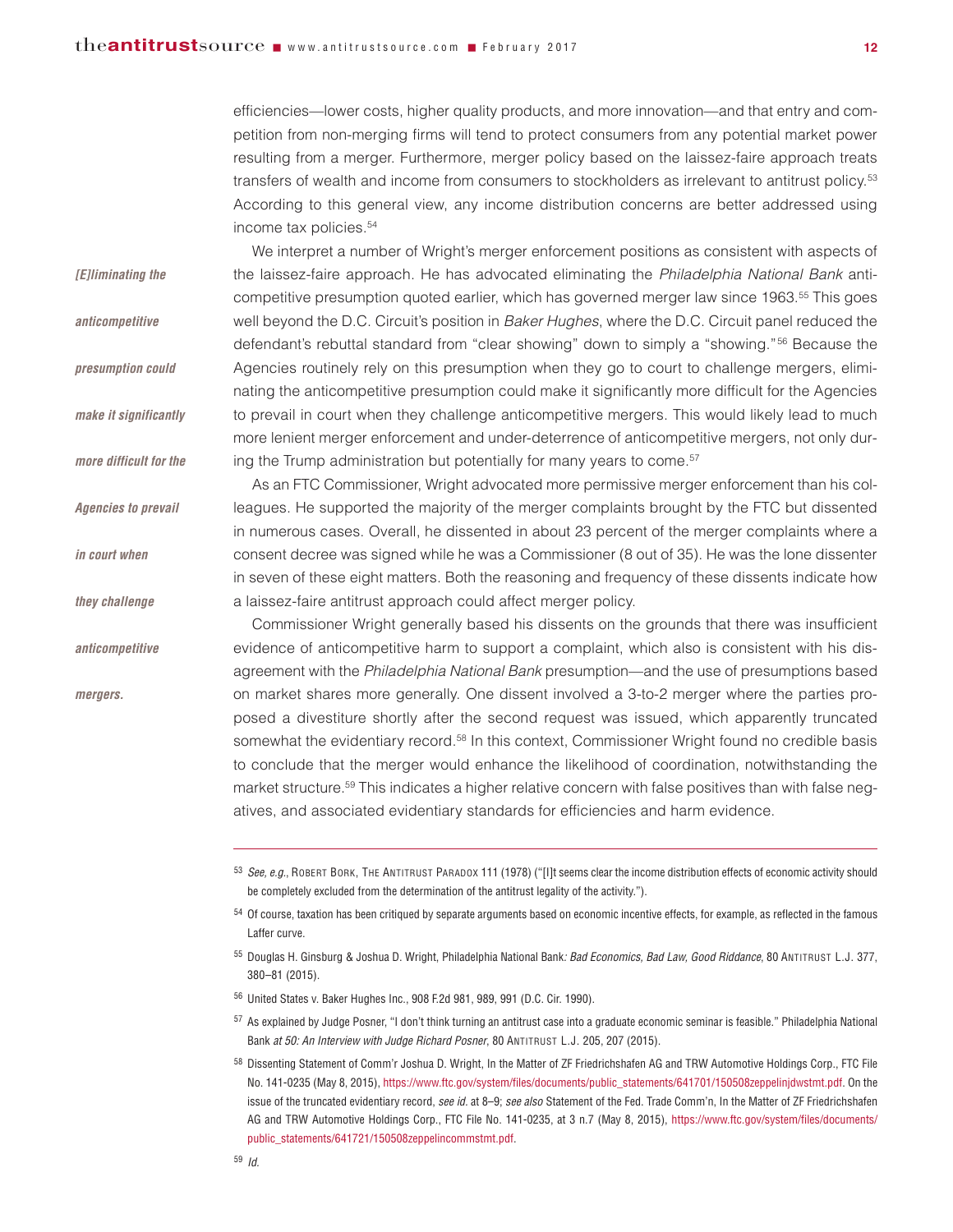He dissented in another matter on the grounds that there was insufficient evidence of anticompetitive effects, based on his conclusion that there were efficiency benefits to consumers that outweighed the likely competitive harms. $60$  His disagreement with the other members of the Commission appears to have involved different views of the proper burden of proof to be placed on the merging firm to prove the efficiency benefits, as well as the burden on the Commission to prove competitive harms. Wright was generally less skeptical of efficiency claims, a view that is in line with laissez-faire antitrust and is more permissive than current FTC policy.

**Vertical Mergers.** The laissez-faire approach takes a very permissive view of vertical mergers. A key rationale is that vertical mergers are generally efficient. One of Commissioner Wright's merger dissents illustrates this permissive approach. That dissent involved a matter where, perhaps as a way to speed up resolution of the transaction, the merging firms themselves had identified a potential competitive problem relating to its vertical integration and were negotiating the remedial solution with a third party even before the Commission identified the issue as a competitive concern.<sup>61</sup> Nevertheless, Commissioner Wright concluded that there was insufficient evidence to believe that there was a competitive problem.<sup>62</sup> Under a permissive approach, vertical mergers like AT&T/Time Warner would have a much higher likelihood of success and receive approval with fewer limitations.

**Exclusionary Conduct.** The laissez-faire approach also would be permissive with respect to other allegedly exclusionary conduct. To illustrate, Commissioner Wright's dissent in the FTC's McWane exclusive-dealing case opined that exclusive dealing even by a monopolist should be treated as presumptively procompetitive, and that the plaintiff would need "clear evidence" to rebut this presumption.<sup>63</sup> The Eleventh Circuit rejected that position.<sup>64</sup> However, it nonetheless could animate enforcement policy during a Trump administration. Similarly, while accepting the logic of the modern economic approach to analyzing foreclosure, Professor Wright and other commentators propose raising the evidentiary bar to establish that exclusionary conduct creates significant foreclosure.65 Setting a higher evidentiary bar for showing harm and a lower bar for showing efficiencies would come close to treating exclusionary conduct by monopolists as nearly per se legal.

In the context of Section 5 of the FTC Act, Commissioner Wright voted with Chairman Ramirez and Commissioners Brill and McSweeny in support of the FTC's Statement of Principles Regarding

<sup>60</sup> Dissenting Statement of Comm'r Joshua D. Wright, In the Matter of Ardagh Group S.A., and Saint-Gobain Containers, Inc., and Compagnie de Saint-Gobain, FTC File No. 131-0087, at 1 (Apr. 11, 2014), [https://www.ftc.gov/system/files/documents/public\\_statements/568821/](https://www.ftc.gov/system/files/documents/public_statements/568821/140411ardaghstmt.pdf) [140411ardaghstmt.pdf.](https://www.ftc.gov/system/files/documents/public_statements/568821/140411ardaghstmt.pdf)

<sup>61</sup> Statement of the Fed. Trade Comm'n, In the Matter of Par Petroleum Corp. and Mid Pac Petroleum, LLC, FTC File No. 141-0171 (Mar. 18, 2015), https://www.ftc.gov/system/files/documents/public\_statements/642341/150318parpetroleumstatement.pdf.

<sup>62</sup> Dissenting Statement of Comm'r Wright, In the Matter of Par Petroleum Corp./Koko'oha Investments, Inc., FTC File No. 141-0171 (Mar. 18, 2015), https://www.ftc.gov/system/files/documents/public\_statements/630951/150318parpetroleumwrightstatement.pdf.

<sup>63</sup> Dissenting Statement of Comm'r Joshua D. Wright, In the Matter of McWane, Inc. and Star Pipe Prods., Ltd., FTC Docket No. 9351, at 17–18 (Feb. 6, 2014), https://www.ftc.gov/system/files/documents/public\_statements/202211/140206mcwanestatement.pdf.

<sup>64</sup> *See* McWane, Inc. v. FTC, 783 F.3d 814, 836 (11th Cir. 2015).

<sup>65</sup> The more permissive foreclosure standard would demand a showing that the rival's output has fallen below minimum efficient scale (MES) or minimum viable scale (MVS), rather than be satisfied by a showing that the rival's costs were raised materially or its capacity reduced and these foreclosure effects permit the defendant to achieve, maintain, or enhance market power. *Compare* Joshua D. Wright, *Moving Beyond Naïve Foreclosure Analysis*, 19 GEO. MASON L. REV. 1163 (2012), *with* Steven C. Salop, *The Raising Rivals' Cost Foreclosure Paradigm, Conditional Pricing Practices and the Flawed Incremental Price-Cost Test*, 81 ANTITRUST L.J. (forthcoming 2017). Commissioner Wright proposed the use of the MES standard in *McWane*, 783 F.3d at 824.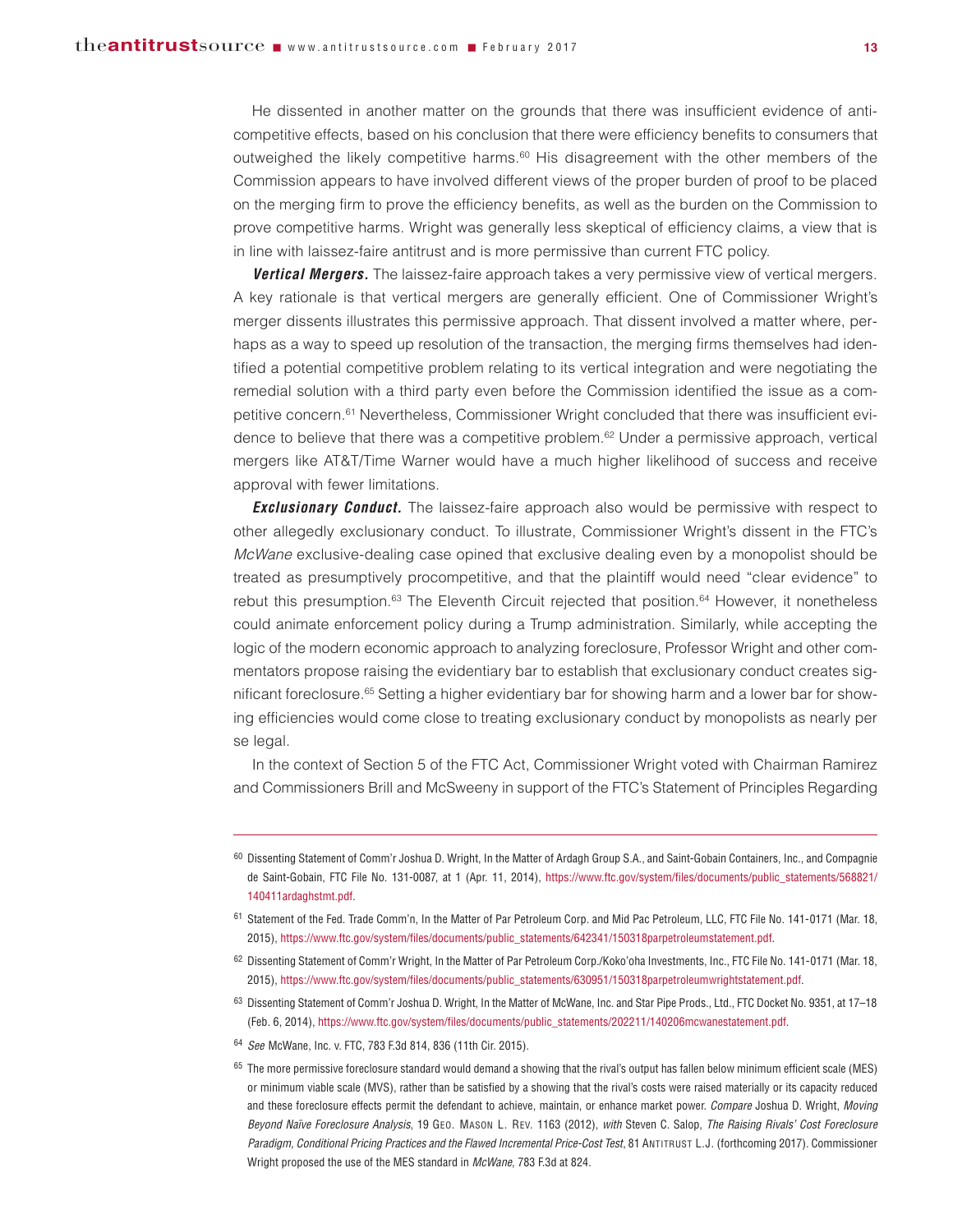Enforcement of FTC Act as a Competition Statute. Nevertheless, prior to that vote, in his own writings on Section 5, Commissioner Wright crafted an absolute defense for conduct that generated any efficiency benefits, regardless of whether those benefits were outweighed by harms to consumers and to the competitive process.<sup>66</sup>

*Antitrust and Patents.* Another key test for Trump administration antitrust policy will be how it handles knotty questions at the intersection of antitrust law and patent law. During the George W. Bush administration, the FTC, under Chairman Timothy Muris, took a balanced view of how antitrust and patent law intersect and interact. The Muris FTC issued a highly influential report in 2003 raising concerns that "overly generous patent rights" were stifling rather than promoting innovation.<sup>67</sup> The report made a number of recommendations to reverse the expansion of patent rights resulting from decisions by the Federal Circuit Court of Appeals. The FTC report was widely cited in the debate over patent reform that ultimately led to the passage of the America Invents Acts in 2011. The FTC also brought a cutting-edge case against Unocal for its deceptive use of patents to achieve market power in the context of the development of reformulated gasoline standards set by the State of California.<sup>68</sup> The Muris FTC also brought a case against Bristol Myers Squibb for abuse of process by improperly filing an Orange Book listing and inequitable conduct at the Patent and Trademark Office.<sup>69</sup>

Two specific areas at the intersection of antitrust law and patent law have been active in recent years and are likely to remain lively over the coming years: pay-for-delay agreements in the pharmaceutical industry and the treatment of standard-essential patents. The positions taken by the Trump administration are likely to be of considerable consequence in both of these areas.

As to pay-for-delay agreements, during the first term of the George W. Bush administration, under Chairman Muris, the FTC continued the Pitofsky FTC's policy of challenging pay-for-delay agreements in the pharmaceutical industry. These efforts were further continued by FTC Chair woman Deborah Majoras, Chairman Jon Leibowitz, and Chairwoman Edith Ramirez, culminating in the Supreme Court's landmark 2013 decision in Actavis, which largely adopted the position that the FTC had taken for some 15 years that those agreements can be anticompetitive.<sup>70</sup> Defenders of these agreements have pushed back against the view that large "reverse payments" are evi-

<sup>66</sup> Fed. Trade Comm'n, Statement of Enforcement Principles Regarding "Unfair Methods of Competition" Under Section 5 of the FTC Act (Aug. 13, 2015), https://www.ftc.gov/system/files/documents/public\_statements/735201/150813section5enforcement.pdf; Statement of Comm'r Joshua D. Wright, Proposed Policy Statement Regarding Unfair Methods of Competition Under Section 5 of the Federal Trade Commission Act 9 (June 19, 2013), [https://www.ftc.gov/sites/default/files/documents/public\\_statements/statement-commissioner-joshua-d.wright/](https://www.ftc.gov/sites/default/files/documents/public_statements/statement-commissioner-joshua-d.wright/130619umcpolicystatement.pdf) [130619umcpolicystatement.pdf.](https://www.ftc.gov/sites/default/files/documents/public_statements/statement-commissioner-joshua-d.wright/130619umcpolicystatement.pdf) Note, however, that Commissioner Wright did not dissent from adoption of the more moderate FTC Section 5 Guidelines that applied the rule of reason under the consumer welfare standard. *Cf.* Joshua D. Wright & Angela M. Diveley, *Unfair Methods of Competition After the 2015 Commission Statement*, ANTITRUST SOURCE (Oct. 2015), [http://www.americanbar.org/content/](http://www.americanbar.org/content/dam/aba/publishing/antitrust_source/oct15_wright_10_19f.authcheckdam.pdf) [dam/aba/publishing/antitrust\\_source/oct15\\_wright\\_10\\_19f.authcheckdam.pdf.](http://www.americanbar.org/content/dam/aba/publishing/antitrust_source/oct15_wright_10_19f.authcheckdam.pdf)

<sup>67</sup> FED. TRADE COMM'N, TO PROMOTE INNOVATION: THE PROPER BALANCE OF COMPETITION AND PATENT LAW AND POLICY 32–33 (2003), [https://www.ftc.gov/sites/default/files/documents/reports/promote-innovation-proper-balance-competition-and-patent-law-and-policy/](https://www.ftc.gov/sites/default/files/documents/reports/promote-innovation-proper-balance-competition-and-patent-law-and-policy/innovationrpt.pdf) [innovationrpt.pdf.](https://www.ftc.gov/sites/default/files/documents/reports/promote-innovation-proper-balance-competition-and-patent-law-and-policy/innovationrpt.pdf)

<sup>68</sup> Press Release, Fed. Trade Comm'n, FTC Charges Unocal with Anticompetitive Conduct Related to Reformulated Gasoline (Mar. 4, 2003), https://www.ftc.gov/news-events/press-releases/2003/03/ftc-charges-unocal-anticompetitive-conduct-related-reformulated. Shapiro testified on behalf of the FTC in this case.

<sup>69</sup> Press Release, Fed. Trade Comm'n, FTC Charges Bristol-Myers Squibb with Pattern of Abusing Government Processes to Stifle Generic Drug Competition (Mar. 7, 2003), https://www.ftc.gov/news-events/press-releases/2003/03/ftc-charges-bristol-myers-squibb-pattern-abusinggovernment.

<sup>70</sup> FTC v. Actavis, Inc., 133 S. Ct. 2223 (2013).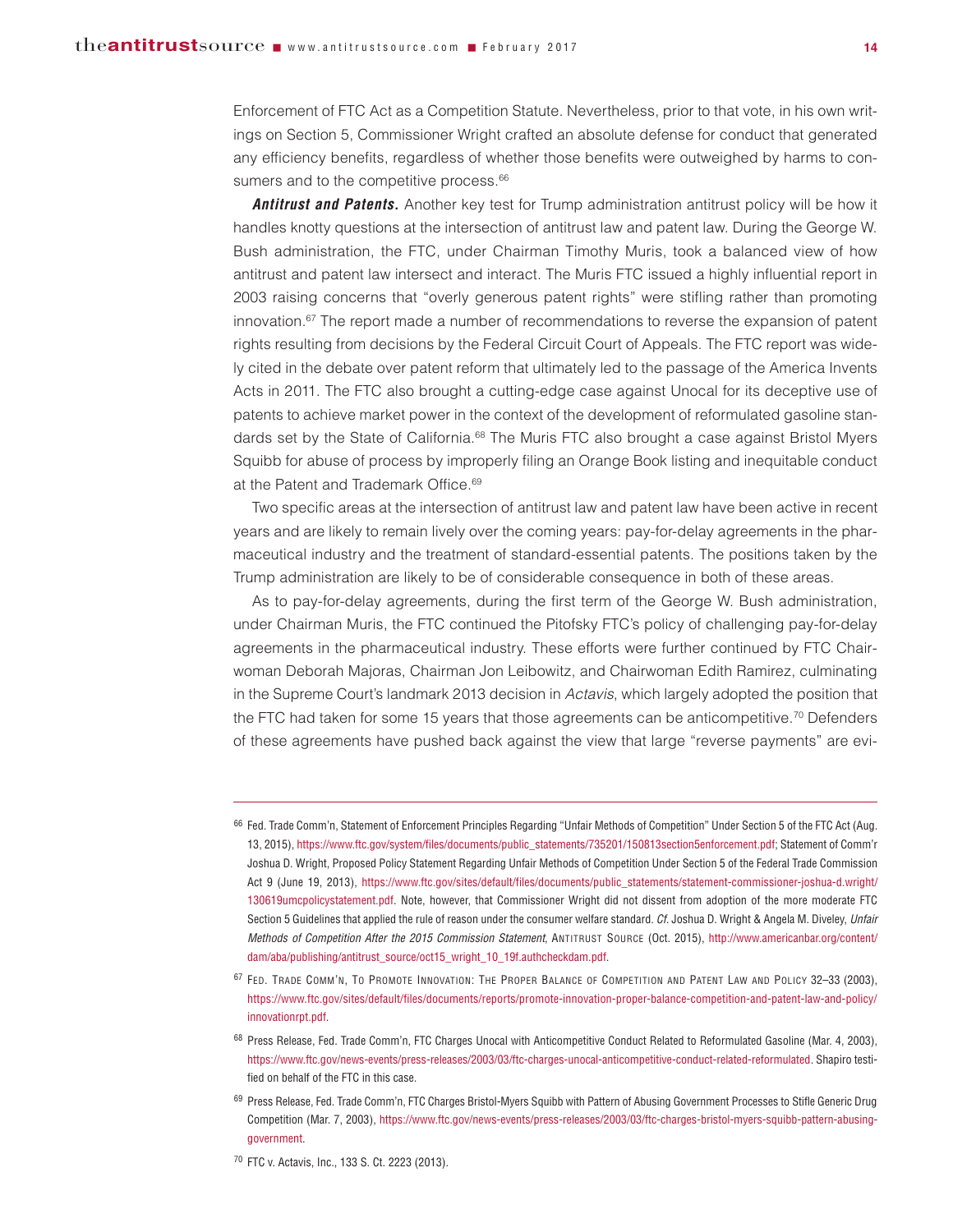dence of anticompetitive agreements to delay entry.71 The FTC has found that these pay-fordelay agreements have been extremely costly to consumers.72 A laissez-faire approach to pay-fordelay deals could dramatically reduce generic competition and harm working-class consumers.

As to standard-essential patents, the DOJ and the FTC have warned about the dangers of patent holdup and the harm to competition that can occur if a patent holder fails to abide by its promise to license its standard-essential patents (SEPs) on fair, reasonable and non-discriminatory (FRAND) terms.<sup>73</sup> In 2013, the FTC brought enforcement actions in this area against Google and Bosch, both of which were ultimately resolved by consent decrees.<sup>74</sup>

The DOJ business review letter issued in 2015 to the Institute of Electrical and Electronics Engineers (IEEE) illustrates what is at stake in this debate.<sup>75</sup> The IEEE sought the DOJ's view when the IEEE was seeking to update its policies to better prevent patent hold-up by firms that promise to license their SEPs on FRAND terms. The DOJ concluded that the proposed IEEE updates had "the potential to benefit competition by facilitating licensing negotiations, mitigating hold up and royalty stacking, and promoting competition among technologies for inclusion in standards."76

The DOJ's business review letter was sharply criticized by some commentators, who expressed grave concern that the IEEE updates would reduce the value of SEPs.<sup>77</sup> These commentators and

- <sup>72</sup> *See* FTC STAFF, PAY-FOR-DELAY: HOW DRUG COMPANY PAY-OFFS COST CONSUMERS BILLIONS: A FEDERAL TRADE COMMISSION STUDY 1 (2010).
- <sup>73</sup> *See, e.g.*, FED. TRADE COMM'N, THE EVOLVING IP MARKETPLACE: ALIGNING PATENT NOTICE AND REMEDIES WITH COMPETITION (2011), https://www.ftc.gov/sites/default/files/documents/reports/evolving-ip-marketplace-aligning-patent-notice-and-remedies-competition-reportfederal-trade/110307patentreport.pdf; Christine A. Varney, Assistant Att'y Gen., Antitrust Div., U.S. Dep't of Justice, Promoting Innovation Through Patent and Antitrust Law and Policy, Remarks as Prepared for the Joint Workshop of the U.S. Patent and Trademark Office, the Federal Trade Commission, and the Department of Justice on the Intersection of Patent Policy and Competition Policy: Implications for Promoting Innovation (May 26, 2010), https://www.justice.gov/atr/file/518211/download; *see also* Apple, Inc. v. Motorola, Inc., 869 F. Supp. 2d 901, 913 (N.D. Ill. 2012) (Judge Richard Posner's view of patent hold up).
- <sup>74</sup> *See* Decision and Order, In the Matter of Motorola Mobility LLC and Google Inc., FTC Docket No. C-4410 (July 24, 2013), [https://www.](https://www.ftc.gov/sites/default/files/documents/cases/2013/07/130724googlemotorolado.pdf) [ftc.gov/sites/default/files/documents/cases/2013/07/130724googlemotorolado.pdf;](https://www.ftc.gov/sites/default/files/documents/cases/2013/07/130724googlemotorolado.pdf) Decision and Order, In the Matter of Robert Bosch GmbH, FTC Docket No. C-4377 (Apr. 24, 2013), [https://www.ftc.gov/sites/default/files/documents/cases/2013/04/130424robertboschdo.](https://www.ftc.gov/sites/default/files/documents/cases/2013/04/130424robertboschdo.pdf) [pdf.](https://www.ftc.gov/sites/default/files/documents/cases/2013/04/130424robertboschdo.pdf) Commissioner Ohlhausen dissented in both of these matters. *See* Dissenting Statement of Comm'r Maureen K. Ohlhausen, In the Matter of Motorola Mobility LLC and Google Inc., FTC File No. 121-0120 (Jan. 3, 2013), [https://www.ftc.gov/sites/default/files/documents/](https://www.ftc.gov/sites/default/files/documents/cases/2013/01/130103googlemotorolaohlhausenstmt.pdf) [cases/2013/01/130103googlemotorolaohlhausenstmt.pdf;](https://www.ftc.gov/sites/default/files/documents/cases/2013/01/130103googlemotorolaohlhausenstmt.pdf) Statement of Comm'r Maureen K. Ohlhausen, In the Matter of Robert Bosch GmbH, FTC File No. 121-0081 (Nov. 26, 2012), [https://www.ftc.gov/sites/default/files/documents/public\\_statements/statement](https://www.ftc.gov/sites/default/files/documents/public_statements/statement-commissioner-maureen-ohlhausen/121126boschohlhausenstatement.pdf)[commissioner-maureen-ohlhausen/121126boschohlhausenstatement.pdf.](https://www.ftc.gov/sites/default/files/documents/public_statements/statement-commissioner-maureen-ohlhausen/121126boschohlhausenstatement.pdf)
- <sup>75</sup> *See* Letter from Renata B. Hesse, Acting Ass't Att'y Gen., U.S. Dep't of Justice, Antitrust Div., to Michael A. Lindsey, Attorney, Dorsey & Whitney, LLP (Feb. 2, 2015), https://www.justice.gov/sites/default/files/atr/legacy/2015/02/02/311470.pdf.
- <sup>76</sup> *Id.* at 16.
- <sup>77</sup> For example, referring to the IEEE business review letter, David Teece stated: "I conclude that the DOJ (i) doesn't know what it is doing and (ii) has once again shown that is it biased against innovation and (iii) has chosen to listen to users of IP, not inventors." David Teece, Opening Remarks at First Annual IP Management Conference, Intellectual Property Issues in a Global Context: Management & Policy Concerns (July 2015), http://innovation-archives.berkeley.edu/businessinnovation/documents/DJT-Opening-Remarks.pdf; *see also* Alden Abbott, *Undermining Investment in Standard Setting by Weakening Patents: How a Recent Justice Department Business Review Letter Gets Things Wrong*, TRUTH ON THE MARKET (Mar. 24, 2015), https://truthonthemarket.com/2015/03/24/undermining-investment-in-standard-settingby-weakening-patents-how-a-recent-justice-department-business-review-letter-gets-things-wrong/.

 $71$  These critics argue that the fact that a settlement involves a large and unexplained reverse payment is not reliable evidence of anticompetitive delay. This view was rejected by the Supreme Court in *Actavis*. Without the "*Actavis* Inference" established by the Supreme Court, it would become much more difficult for the FTC to prevail in those cases. Professor Wright and his co-authors criticized the Supreme Court's decision in *Actavis*, stating that the rule established by the Supreme Court "will deem some welfare increasing settlements anticompetitive." Bruce H. Kobayashi, Joshua D. Wright, Douglas H. Ginsburg & Joanna Tsai, Actavis *and Multiple ANDA Entrants: Beyond the Temporary Duopoly*, ANTITRUST, Spring 2015, at 89, 95. Shapiro has criticized that article. *See* Aaron Edlin, Scott Hemphill, Herbert Hovenkamp & Carl Shapiro, *The* Actavis *Inference: Theory and Practice*, 67 RUTGERS L. REV. 585 (2015).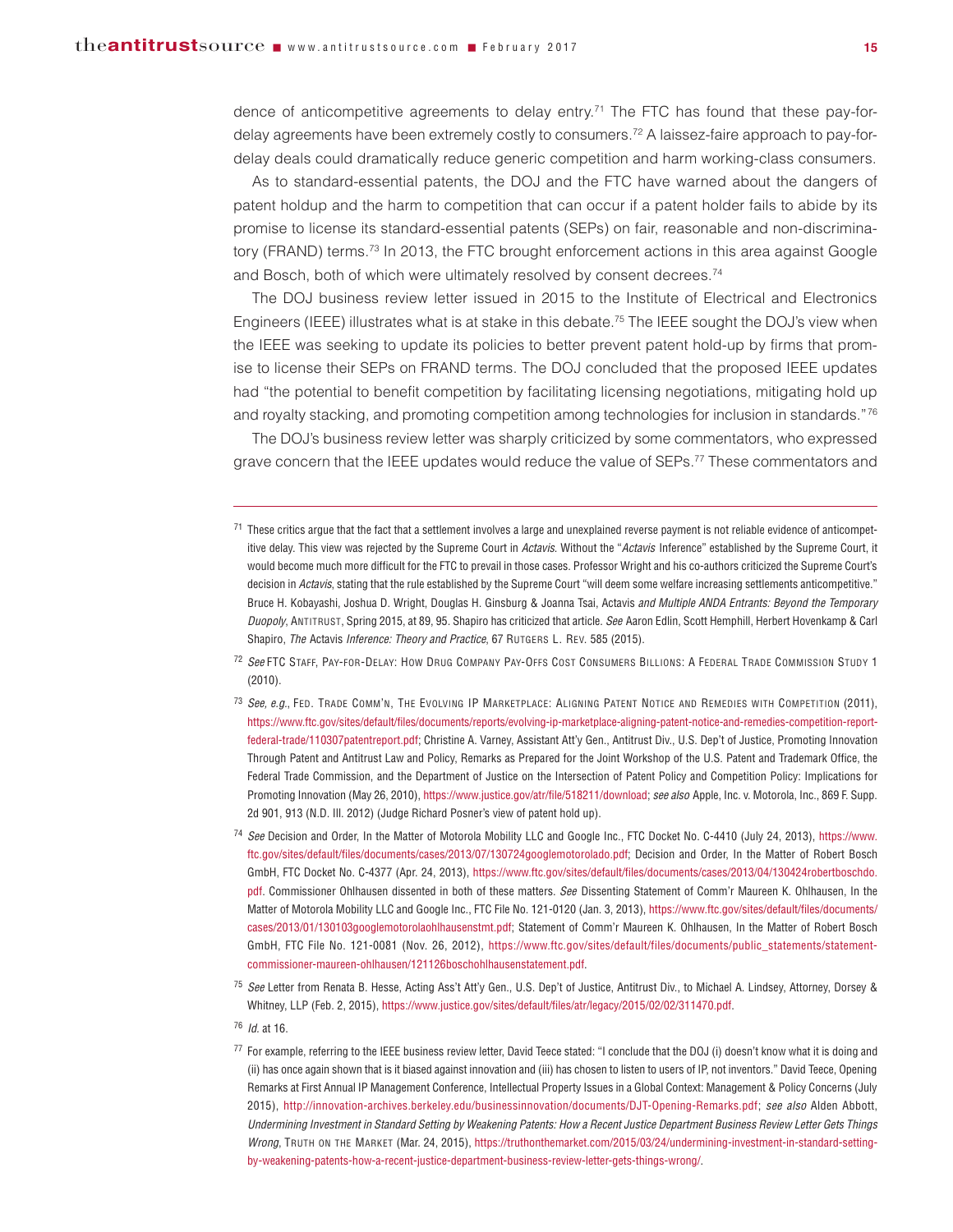others have expressed skepticism about the significance of patent hold-up. One fact commonly cited by these skeptics is the rapid growth of smartphone sales in recent years, which is treated (erroneously in our view) as evidence inconsistent with the presence of patent hold-up in the smartphone industry.<sup>78</sup> If the Trump administration takes a narrow view of the role of antitrust and patent law in preventing SEP owners from evading their FRAND commitments, potentially very large amounts of money would flow from ordinary consumers purchasing smartphones (as one leading example) to a small number of entities that hold SEPs relating to smartphones and have promised to license those patents on FRAND terms. The FTC's recent complaint against Qualcomm,<sup>79</sup> which provoked a strong dissent from Commissioner Ohlhausen,<sup>80</sup> is illustrative.

*Occupational Licensing and State Restrictions on Entry.* One area where the laissez-faire approach likely would not roll back current policy would be occupational licensing and other state restrictions on entry. Conservatives led the way in recognizing how state regulations can reduce competition; progressives have generally followed that lead, while aiming to keep legitimate consumer protections in place. $81$  In fact, the Trump administration might go further than previous administrations in removing such regulations. In this regard, President Trump has called for the repeal of the McCarran-Ferguson Act, which restricts competition in insurance, including health insurance. $82$  He was quoted as saying, "The insurance companies, they'd rather have monopolies in each state than hundreds of companies going all over the place bidding."<sup>83</sup>

**Summary.** We have contrasted the reining-in and laissez-faire approaches. While we expect the latter, the direction has not yet been resolved. As we have discussed, there is a policy continuum, and the Trump administration could follow a mix of policies. That will depend on who President Trump appoints to be Chair of the FTC and Assistant Attorney General for Antitrust. For example, in addition to the approach he took in the patent and pay-for-delay area, FTC Chairman Muris stressed bipartisan cooperation and continuity between his approach and that of the previous

- <sup>78</sup> For example, see Joshua D. Wright & Douglas H. Ginsburg, Comment on the Japan Fair Trade Commission's Draft Partial Amendment to the Guidelines for the Use of Intellectual Property Under the Antimonopoly Act 5 n.21 (Aug. 3, 2015), [https://www.ftc.gov/system/files/](https://www.ftc.gov/system/files/documents/public_statements/693631/150803japantradecomments.pdf) [documents/public\\_statements/693631/150803japantradecomments.pdf.](https://www.ftc.gov/system/files/documents/public_statements/693631/150803japantradecomments.pdf) By contrast, we consider it obvious that the dramatic growth in smartphone sales is due to impressive technological progress, and this evidence of growth is perfectly consistent with the hypothesis that patent hold-up has caused smartphones to be somewhat more expensive due to excessive royalties for SEPs. More generally, patent-holdup skeptics frequently ignore the costs borne by potential infringers to *avoid* patent hold-up, including by paying higher royalties. This is a notable oversight: in determining the cost of theft, it would be a major error to ignore the costs people incur to avoid having their property stolen and the "protection money" they pay to criminal enterprises to leave their property alone. *See* Gordon Tullock, *The Welfare Costs of Tariffs, Monopolies, and Theft*, 5 W. ECON. J. 224 (1967).
- <sup>79</sup> Complaint, FTC v. Qualcomm Inc., No. 5:17-cv-00220 (Jan. 17, 2017), [https://www.ftc.gov/system/files/documents/cases/170117qual](https://www.ftc.gov/system/files/documents/cases/170117qualcomm_redacted_complaint.pdf) [comm\\_redacted\\_complaint.pdf.](https://www.ftc.gov/system/files/documents/cases/170117qualcomm_redacted_complaint.pdf) Professor Shapiro is consulting for the FTC in this matter.
- 80 Dissenting Statement of Comm'r Maureen K. Ohlhausen, In the Matter of Qualcomm, Inc., FTC File No. 141-0199 (Jan. 17, 2017), https://www.ftc.gov/system/files/documents/cases/170117qualcomm\_mko\_dissenting\_statement\_17-1-17a.pdf.
- <sup>81</sup> *See, e.g.*, WHITE HOUSE, OCCUPATIONAL LICENSING: A FRAMEWORK FOR POLICYMAKERS (2015), [https://www.whitehouse.gov/sites/](https://www.whitehouse.gov/sites/default/files/docs/licensing_report_final_nonembargo.pdf) [default/files/docs/licensing\\_report\\_final\\_nonembargo.pdf](https://www.whitehouse.gov/sites/default/files/docs/licensing_report_final_nonembargo.pdf) (discussing the pros and cons of licensing regulations on competition and consumer protection); Paul J. Larkin, Jr., *Public Choice Theory and Occupational Licensing*, 39 HARV. J.L. & PUB. POL'Y 209 (2016).
- <sup>82</sup> DONALD J. TRUMP, *Healthcare Reform to Make America Great Again*, https://www.donaldjtrump.com/positions/healthcare-reform.
- <sup>83</sup> Matt Taibbi, *How America Made Donald Trump Unstoppable*, ROLLING STONE (Feb. 24, 2016), [http://www.rollingstone.com/politics/](http://www.rollingstone.com/politics/news/how-america-made-donald-trump-unstoppable-20160224) [news/how-america-made-donald-trump-unstoppable-20160224.](http://www.rollingstone.com/politics/news/how-america-made-donald-trump-unstoppable-20160224)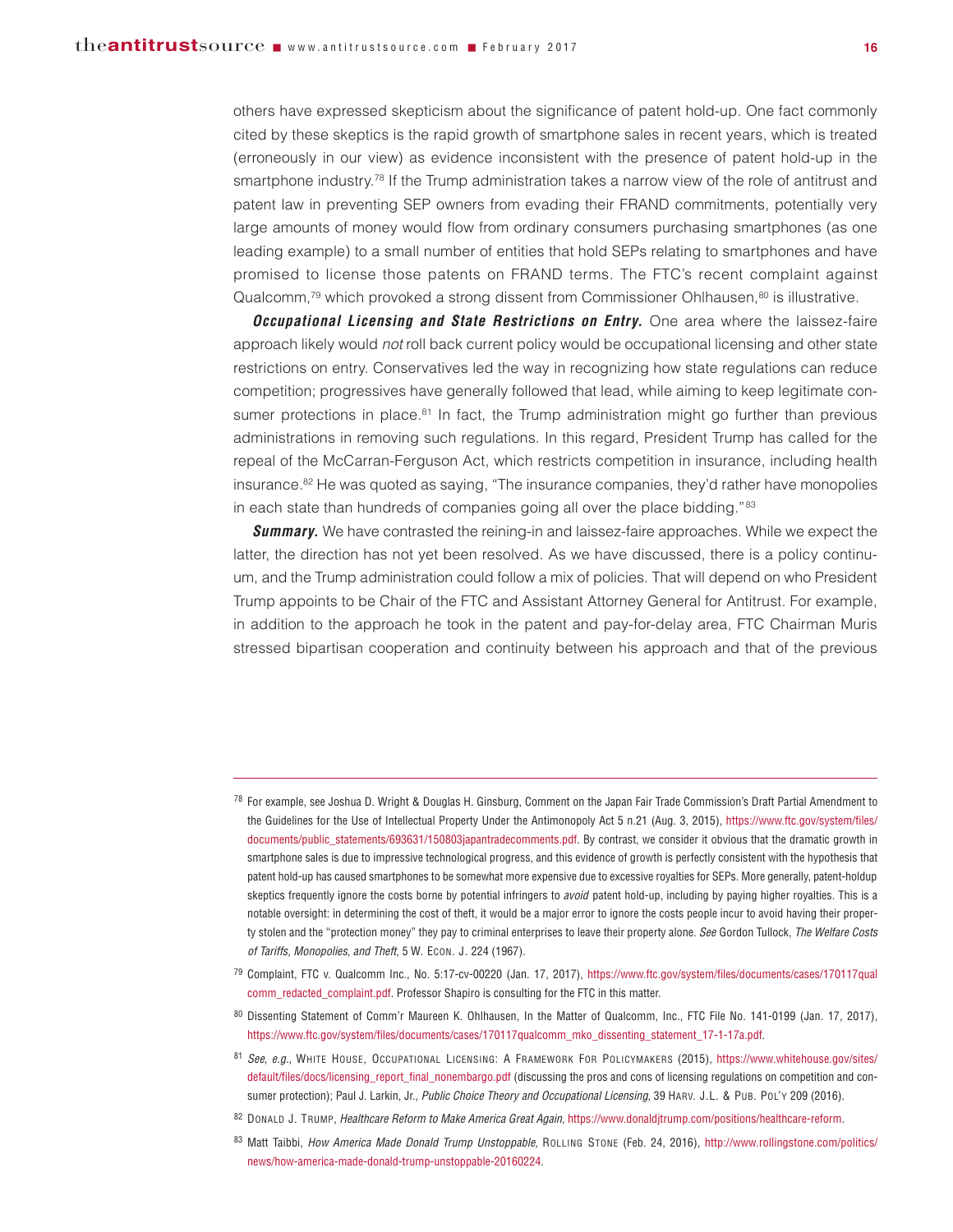administration.<sup>84</sup> Under Chairman Muris, the FTC took the initiative to reinvigorate the FTC's hospital merger enforcement<sup>85</sup> and to assess limitations in the state action doctrine.<sup>86</sup>

Another example of a more moderate Republican approach can be found in some of the positions taken by Commissioner Maureen Ohlhausen. For example, Commissioner Ohlhausen was part of the four-Commissioner majority in the McWane case holding McWane liable for anticompetitive exclusive dealing.87 Commissioner Ohlhausen has not dissented from any merger consent decrees based on a lack of finding potential anticompetitive harm to be caused by the acquisition.<sup>88</sup> On January 25, 2017, President Trump named Commissioner Ohlhausen Acting Chair of the Fed eral Trade Commission.

## **Abuse of Power Using Antitrust**

Conservative commentators have expressed concerns that the Trump administration might abuse Presidential power with "political coercion" and "crony capitalism."<sup>89</sup> For example, the widely reported negotiation with Carrier appeared to threaten Carrier's parent company with the loss of government contracts if Carrier moved certain jobs to Mexico. Saving domestic jobs is a goal consistent with reining in corporate power, but the concern is that it was implemented by way of an ad hoc threat of retaliation rather than as part of a rule-based process.<sup>90</sup> That is, Trump did not call on Congress to implement a government procurement law that would deny government contracts to firms that exported jobs, nor did he announce that he would implement an Executive Order to that effect.

Abuse of power can involve carrots or sticks. Governmental antitrust enforcement could be used to frighten or punish enemies of the administration or reward its friends.<sup>91</sup> Antitrust investigations can be initiated, and antitrust enforcements actions can be brought, against firms that

- 85 Evanston Northwestern Healthcare Corp., FTC Docket No. 9315, at 4 (Apr. 6, 2007).
- <sup>86</sup> Fed. Trade Comm'n, *Fulfilling the Original Vision: The FTC at 90*, at 10–11(Apr. 2004), [https://fraser.stlouisfed.org/files/docs/publications/](https://fraser.stlouisfed.org/files/docs/publications/ftc/ftc_ar_2004.pdf) [ftc/ftc\\_ar\\_2004.pdf;](https://fraser.stlouisfed.org/files/docs/publications/ftc/ftc_ar_2004.pdf) see also Press Release, Fed. Trade Comm'n, South Carolina Board of Dentistry Settles Charges that It Restrained Competition in the Provision of Preventive Care by Dental Hygienists (June 20, 2007), [https://www.ftc.gov/news-events/press-releases/](https://www.ftc.gov/news-events/press-releases/2007/06/south-carolina-board-dentistry-settles-charges-it-restrained) [2007/06/south-carolina-board-dentistry-settles-charges-it-restrained.](https://www.ftc.gov/news-events/press-releases/2007/06/south-carolina-board-dentistry-settles-charges-it-restrained)
- 87 Opinion of the Commission, In the Matter of McWane, Inc. & Star Pipe Prods., Ltd., FTC Docket No. 9351 (Jan. 10, 2014), [https://www.](https://www.ftc.gov/system/files/documents/cases/140206mcwaneopinion_0.pdf) [ftc.gov/system/files/documents/cases/140206mcwaneopinion\\_0.pdf.](https://www.ftc.gov/system/files/documents/cases/140206mcwaneopinion_0.pdf)
- 88 Although Commissioner Ohlhausen partially dissented to the consent decree in the Robert Bosch GmbH merger, her partial dissent expressed concerns regarding only FTC Act § 5 conduct by the parties. *See* Statement of Comm'r Maureen K. Ohlhausen, In the Matter of Robert Bosch GmbH, FTC File No. 121-0081 (Apr. 24, 2013), [https://www.ftc.gov/sites/default/files/documents/cases/2013/04/121126](https://www.ftc.gov/sites/default/files/documents/cases/2013/04/121126boschohlhausenstatement.pdf) [boschohlhausenstatement.pdf.](https://www.ftc.gov/sites/default/files/documents/cases/2013/04/121126boschohlhausenstatement.pdf)
- <sup>89</sup> George F. Will, *Trump's Carrier Plan Is the Opposite of Conservatism*, WASH. POST, Dec. 7, 2016, [https://www.washingtonpost.com](https://www.washingtonpost.com/opinions/trumps-carrier-deal-is-the-opposite-of-conservatism/2016/12/06/ccbb1732-bbe4-11e6-94ac-3d324840106c_story.html?utm_term=.069a5bf1ce5c) [/opinions/trumps-carrier-deal-is-the-opposite-of-conservatism/2016/12/06/ccbb1732-bbe4-11e6-94ac-3d324840106c\\_story.html?utm\\_](https://www.washingtonpost.com/opinions/trumps-carrier-deal-is-the-opposite-of-conservatism/2016/12/06/ccbb1732-bbe4-11e6-94ac-3d324840106c_story.html?utm_term=.069a5bf1ce5c) [term=.069a5bf1ce5c;](https://www.washingtonpost.com/opinions/trumps-carrier-deal-is-the-opposite-of-conservatism/2016/12/06/ccbb1732-bbe4-11e6-94ac-3d324840106c_story.html?utm_term=.069a5bf1ce5c) Gov. Sarah Palin, *But . . . Wait . . . The Good Guys Won't Win with More Crony Capitalism*, YOUNG CONSERVATIVES (Dec. 2, 2016), http://www.youngcons.com/sarah-palin-but-wait-the-good-guys-wont-win-with-more-crony-capitalism/.
- <sup>90</sup> For a similar view from the other side of the political spectrum, see Lawrence H. Summers, *Trump's Carrier Deal Could Permanently Damage American Capitalism*, WASH. POST, Dec. 2, 2016, https://www.washingtonpost.com/news/wonk/wp/2016/12/02/why-trumps-carrier-dealis-bad-for-america/?tid=a\_inl&utm\_term=.54e5e41578f5.
- 91 Crony capitalism is a fear in every administration. However, this concern is heightened by the Trump family's extensive business interests. University of Chicago Professor Luigi Zingales, author of A CAPITALISM FOR THE PEOPLE: RECAPTURING THE LOST GENIUS OF AMERICAN PROSPERITY (2012), has written that Donald Trump is "the essence of that commingling of big business and government that goes under the name of crony capitalism." *See* Luigi Zingales, *Donald Trump, Crony Capitalist*, N.Y. TIMES, Feb. 23, 2016, [http://www.nytimes.com/](http://www.nytimes.com/2016/02/23/opinion/campaign-stops/donald-trump-crony-capitalist.html?_r=0) [2016/02/23/opinion/campaign-stops/donald-trump-crony-capitalist.html?\\_r=0.](http://www.nytimes.com/2016/02/23/opinion/campaign-stops/donald-trump-crony-capitalist.html?_r=0)

<sup>84</sup> Press Release, Fed. Trade Comm'n, Expect Continuity in Antitrust Enforcement FTC's Muris Tells ABA (Aug. 7, 2001), [https://www.ftc.gov/](https://www.ftc.gov/news-events/press-releases/2001/08/expect-continuity-antitrust-enforcement-ftcs-muris-tells-aba) [news-events/press-releases/2001/08/expect-continuity-antitrust-enforcement-ftcs-muris-tells-aba.](https://www.ftc.gov/news-events/press-releases/2001/08/expect-continuity-antitrust-enforcement-ftcs-muris-tells-aba)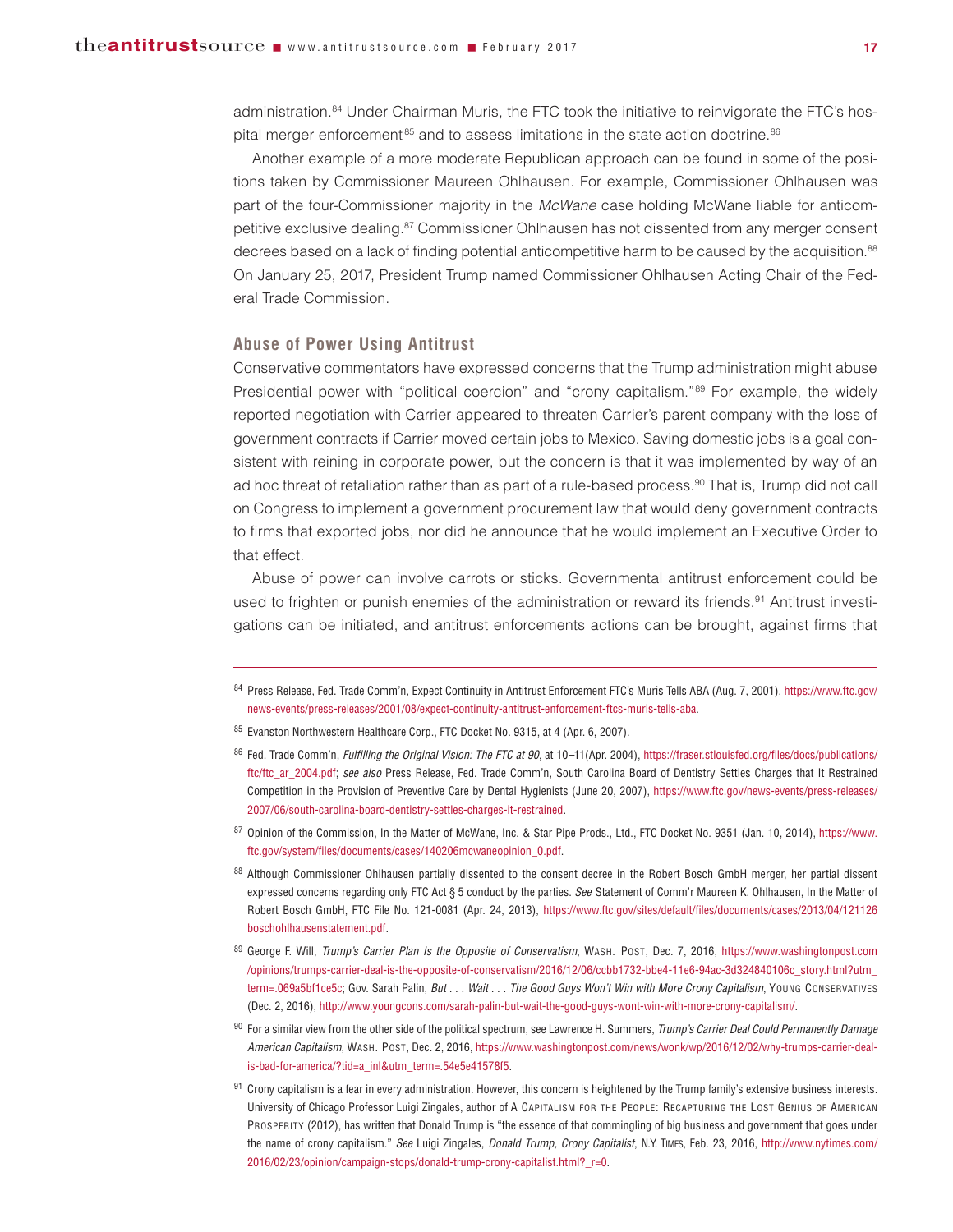challenge the administration or do not accede to its demands. Likewise, antitrust enforcement actions can be withdrawn as a way to reward friends or to line the pockets of government officials themselves. Friends of the administration also can be rewarded by bringing antitrust cases against their competitors. Depending on the specifics, these actions could well be illegal. Certainly, forgoing enforcement as a quid pro quo for payment would be. Even putting aside such criminal violations, using antitrust enforcement to frighten or punish enemies or reward friends is inconsistent with the rule of law.92

As noted above, President Trump announced as a candidate that he would block the AT&T/ Time Warner transaction. That stance could be based on conventional concerns over vertical mergers in the media industry or on reining in corporate power because of the threat that media consolidation poses to democracy, as discussed above. However, President Trump's statement also could have been a way to threaten media players like CNN that he may view as his enemies.

As a candidate, President Trump threatened a monopolization case against Amazon.<sup>93</sup> In doing so, he specifically flagged the fact that Jeff Bezos, Amazon's controlling owner and CEO, owns the Washington Post, an apparent Trump enemy. Threats—even if veiled—can harm the victim, and so can be used to chill opposition. Forbes reported that Amazon's stock price fell 6 percent several days after President Trump's election.<sup>94</sup> President Trump made other threats against media during the campaign. As early as February 2016, referring to media companies, Trump said, "Believe me, if I become president, oh, do they have problems."95

These are not unprecedented concerns. Political pressure by Congress and the White House on the antitrust agencies is a fear in every administration. While one hopes that such pressure is rarely applied, and fails when it is applied, instances of the significant abuse of power involving antitrust occurred during the Nixon administration.

One example that figured prominently in the Nixon impeachment hearings involved the alleged White House intervention in the DOJ's conglomerate antitrust cases against International Telephone & Telegraph in exchange for ITT's contribution of \$400,000 to the cost of the 1972 Republican presidential convention in San Diego.<sup>96</sup>

- $92$  A related issue is the misuse of antitrust enforcement as a way to obtain cooperation in other areas of the administration's agenda. Permitting an anticompetitive merger as a quid pro quo for the merged firm's agreement (say) not to export jobs of employees in a separate division of the company would be one example.
- <sup>93</sup> *See* David Goldman, *Donald Trump's War on Jeff Bezos, Amazon and the Washington Post*, CNN (May 13, 2016), [http://money.cnn.com/](http://money.cnn.com/2016/05/13/technology/donald-trump-jeff-bezos-amazon/) [2016/05/13/technology/donald-trump-jeff-bezos-amazon/.](http://money.cnn.com/2016/05/13/technology/donald-trump-jeff-bezos-amazon/)
- 94 Ryan Mac, Why Did Jeff Bezos Make Nice with Trump? Amazon Depends on It, FORBES (Nov. 10, 2016), [http://www.forbes.com/sites/](http://www.forbes.com/sites/ryanmac/2016/11/10/why-did-jeff-bezos-make-nice-with-trump-amazon-depends-on-it/#6c774898334a) [ryanmac/2016/11/10/why-did-jeff-bezos-make-nice-with-trump-amazon-depends-on-it/#6c774898334a.](http://www.forbes.com/sites/ryanmac/2016/11/10/why-did-jeff-bezos-make-nice-with-trump-amazon-depends-on-it/#6c774898334a)
- <sup>95</sup> Callum Borchers, *4 Threats to the Media Under President Trump*, WASH. POST, Nov. 10, 2016, https://www.washingtonpost.com/news/thefix/wp/2016/11/10/4-threats-to-the-media-under-president-trump/. He went on to say, "They're gonna have such problems. . . . I'm going to open up our libel laws, so when they write purposely negative and horrible and false articles, we can sue them and win lots of money." *Id.*
- <sup>96</sup> *See, e.g.*, ABRAHAM ZALEZNIK, HEDGEHOGS AND FOXES: CHARACTER, LEADERSHIP, AND COMMAND IN ORGANIZATIONS 132–33 (2008) (stating that the "highest reaches of the [Nixon] administration"—including Nixon, the Attorney General, and the Deputy Attorney General—were involved in pressuring the AAG in charge of DOJ Antitrust to settle the ITT antitrust cases and permit ITT's merger to proceed); George Lardner Jr., *On Tape, Nixon Outlines 1971 "Deal" to Settle Antitrust Case Against ITT*, WASH. POST, Jan. 4, 1997, [https://www.washington](https://www.washingtonpost.com/archive/politics/1997/01/04/on-tape-nixon-outlines-1971-deal-to-settle-antitrust-case-against-itt/246628a9-8abf-47f3-80ec-379569e0f350/) [post.com/archive/politics/1997/01/04/on-tape-nixon-outlines-1971-deal-to-settle-antitrust-case-against-itt/246628a9-8abf-47f3-80ec-](https://www.washingtonpost.com/archive/politics/1997/01/04/on-tape-nixon-outlines-1971-deal-to-settle-antitrust-case-against-itt/246628a9-8abf-47f3-80ec-379569e0f350/)[379569e0f350/](https://www.washingtonpost.com/archive/politics/1997/01/04/on-tape-nixon-outlines-1971-deal-to-settle-antitrust-case-against-itt/246628a9-8abf-47f3-80ec-379569e0f350/) (quoting tapes of Nixon and members of his administration regarding ITT's contribution to the 1972 Republican convention in exchange for favorable antitrust treatment by the DOJ); *Text of Memo from Colson to Haldeman on Kleindienst Nomination*, N.Y. TIMES, Aug. 2, 1973, [http://www.nytimes.com/1973/08/02/archives/text-of-memo-from-colson-to-haldeman-on-kleindienst](http://www.nytimes.com/1973/08/02/archives/text-of-memo-from-colson-to-haldeman-on-kleindienst-nomination.html)[nomination.html](http://www.nytimes.com/1973/08/02/archives/text-of-memo-from-colson-to-haldeman-on-kleindienst-nomination.html) (discussing various memos sent within the White House that implicate Nixon and members of his administration).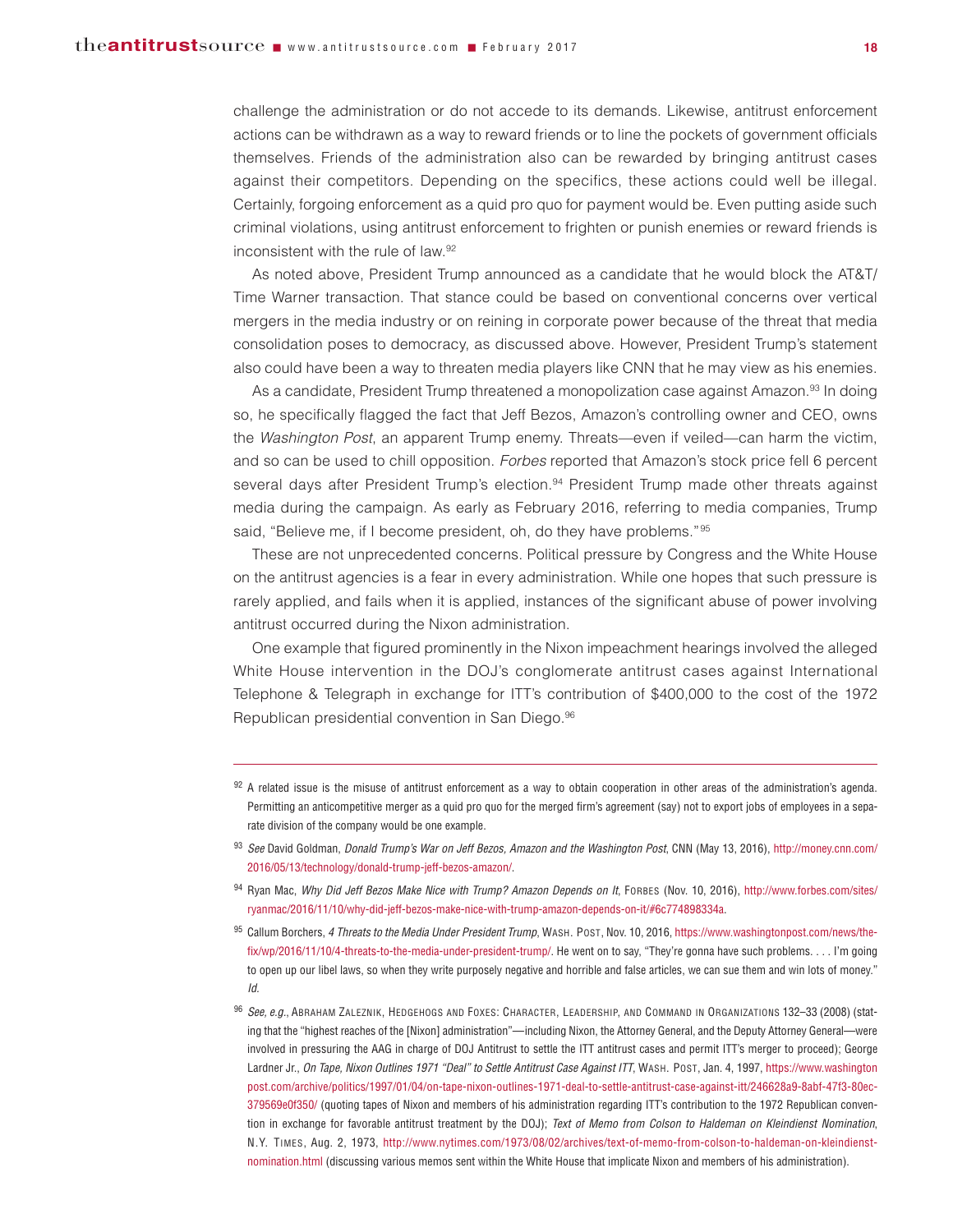Another example was the assurances the White House allegedly gave to Howard Hughes that it would not attempt to use Section 7 of the Clayton Act to block his purchase of an additional Las Vegas hotel—over the opposition of the Antitrust AAG, Richard McLaren—in exchange for a  $$100,000$  contribution.<sup>97</sup> Although there is some controversy on the point, one of the possible motives for the Watergate burglary may have been either to unearth what the Democrats knew about the Howard Hughes contributions or to dig up other information with which to persuade the Democrats to withhold such information.<sup>98</sup>

But perhaps most telling was the Nixon administration's delaying a threatened lawsuit against the three prominent TV networks as a way of obtaining more favorable news coverage of the administration.99 Apparently, the DOJ was considering an antitrust case against the networks involving ownership of "prime-time" programming. As reported by the Washington Post in 1997 when Nixon White House tapes relating to this matter were released, the tape transcript indicated that, "Nixon decided to have [Attorney General] Mitchell 'hold it for a while, because [Nixon was] trying to get something out of the networks."<sup>100</sup> As the President himself declared in the tape, "We don't give a goddam about the economic gain. Our game here is solely political. . . . As far as screwing them is concerned, I'm very glad to do it."101

**Summary.** We certainly hope that the Trump administration (or any other administration) avoids the use of antitrust as a tool for political leverage or retribution, or even permits any appearance or hint of such an abuse of the rule of law in antitrust. We fear that if the Trump administration does act in that manner, doing so would seriously undermine the legitimacy of U.S. antitrust enforcement. That would harm American antitrust institutions. In addition, it would weaken the ability of the United States to convince foreign jurisdictions to adopt the U.S. approach to antitrust. The result could be that other countries either resort more to intrusive forms of regulation or depart from sound competition policy in ways that harm U.S. corporations and consumers around the world.

#### **Conclusion**

If the antitrust leaders in the Trump administration take a cue from the substantial majority of voters who believe that the American economy is rigged in favor of the rich and the powerful, they will take the approach of reining in corporate power. However, at this point it seems more likely that the Trump administration will adopt a more laissez-faire approach.

<sup>97</sup> *See* Jack Anderson, *A Scenario on Hughes' \$100,000*, S.F. CHRON., Feb. 6, 1974; George Lardner Jr., *Mitchell Tied to Hughes Bid*, WASH. POST, June 23, 1974, at A1, A9.

<sup>98</sup> *See* J. Anthony Lukas, *Why the Watergate Break-in?*, N.Y. TIMES, Nov. 30, 1987, http://www.nytimes.com/1987/11/30/opinion/why-thewatergate-break-in.html. But this is not the only theory. *See* John W. Dean III, *Watergate: What Was It?*, 51 HASTINGS L. REV. 609, 638 (2000) (suggesting that the Watergate burglary was an effort to find evidence of Democrats' alleged kickback scheme to be used as a shield against the Democrats' attempts to tarnish Nixon's reputation with the ITT controversy).

<sup>99</sup> One of the Watergate tapes also suggested that the Nixon White House was considering engineering opposition to renewal of *Washington Post* radio station licenses, although this was an FCC issue, not an antitrust issue. For a description and citation to the tape, see Nancy Scola, *Why Obama Called Out the FCC in Public*, WASH. POST, Nov. 12, 2014, [https://www.washingtonpost.com/news/the-switch/wp/2014/](https://www.washingtonpost.com/news/the-switch/wp/2014/11/12/why-obama-called-out-the-fcc-in-public/?utm_term=.6d8df91b2453) [11/12/why-obama-called-out-the-fcc-in-public/?utm\\_term=.6d8df91b2453.](https://www.washingtonpost.com/news/the-switch/wp/2014/11/12/why-obama-called-out-the-fcc-in-public/?utm_term=.6d8df91b2453)

<sup>100</sup> Walter Pincus & George Lardner Jr., *Nixon Hoped Antitrust Threat Would Sway Network Coverage*, WASH. POST, Dec. 1, 1997, http://www.washingtonpost.com/wp-srv/national/longterm/nixon/120197tapes.htm. The Justice Department did not file suit until April 1972, and the suit was ultimately dismissed in 1974 when the Nixon White House refused to turn over subpoenaed records. Eventually, the Ford administration renewed the complaints and subsequent consent decrees curtailed prime-time productions by the networks. *See id.*